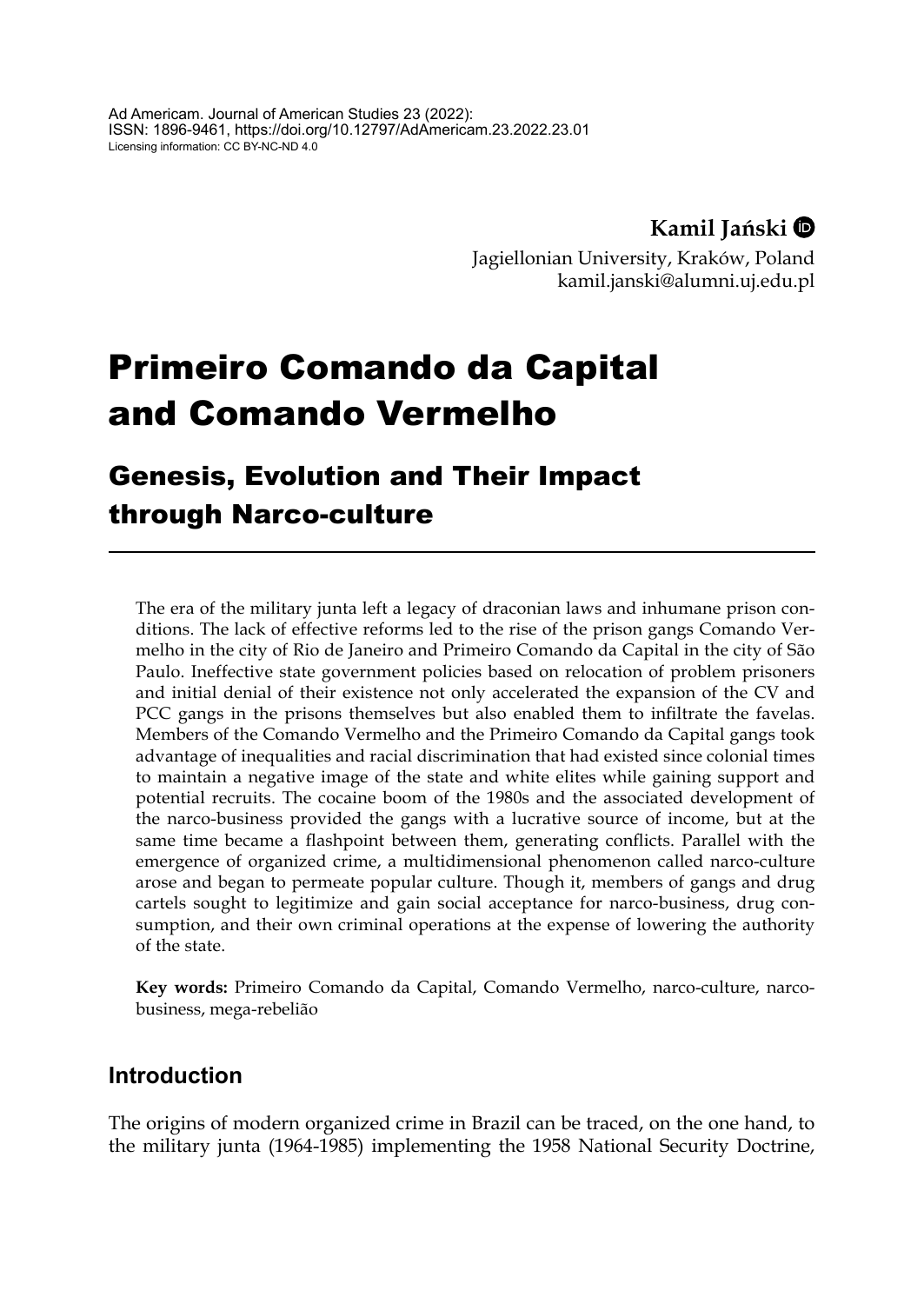related to the suppression of opponents of authoritarian rule<sup>1</sup> (Freire 21), and to the creation of two types of security services to support the dictatorship: the *polícia civil*, responsible for investigations, and the *polícia militar*, guarding public security. On the other hand, organized crime in Brazil derives, among other things, from restrictive and draconian prison laws, overcrowding, and the inhumane treatment of prisoners by correctional staff, which have not improved significantly after the restoration of democratic rule (Freire 20-22). The repression of inmates and the lack of any dialogue between them and the management, led to frequent inmate rebellions, often bloodily suppressed, which consequently facilitated the formation of alliances between groups of inmates to ensure their survival. This resulted in the emergence of the first gangs: the Comando Vermelho and the Primeiro Comando da Capital, which today not only pose the greatest threat in Brazil itself but are a serious challenge in the Latin American region. One such challenge is the phenomenon of narco-culture, which arose with the growth and evolution of organized crime in both Brazil and Mexico, which drug cartels and gangs use to increase the legitimacy and social acceptance of narco-business.

#### **The Purpose of the Article**

This article was written for two purposes. The first is to present the origins and evolution of Brazilian gangs: the Primeiro Comando da Capital and the Comando Vermelho originating from prison environments and to show the impact they have on society. The second one is to present a fragment of the narco-culture phenomenon used by the members of gangs and drug cartels to legitimize their narcobusiness, reinforce their criminal identity or transmit encrypted messages through narco-language.

The first part of the article will discuss the genesis, evolution, and expansion of the Primeiro Comando da Capital, emphasizing the role played by Marcos Willians Herbas Camacho 'Marcola' in the modernization of the gang. The second part will present the genesis, evolution, and expansion of the Comando Vermelho and the impact of the gang in the favelas through the implementation of the *boa vizinhança* policy. The last part will allow for a condensed overview of the phenomenon of narco-culture in Brazil and Mexico by presenting its small section in the form of a comparison of images and social media activity of Mexican *sicarios*, *narcos*, and members of Brazilian gangs. Narco-music as an aspect of this culture will also be briefly presented.

When mentioning narco-culture, Mexico cannot be left out for several reasons. First, narco-culture is closely linked to the development of the narco-business and the emergence of the first drug cartels in this country around 1974. Second, it was in Mexico that narco-culture began to develop dynamically, including through narco-music (*narco rap*, *narco trap,* etc.) and especially its specific type, *narcocorridos*,

<sup>1</sup> The National Security Doctrine identified as the main threat to countries in the Latin American region the so-called 'internal enemy' in the form of local communist groups supported by Fidel Castro's regime after he seized power in 1958. In addition, the doctrine called for the earliest possible identification and repression of any leftist groups.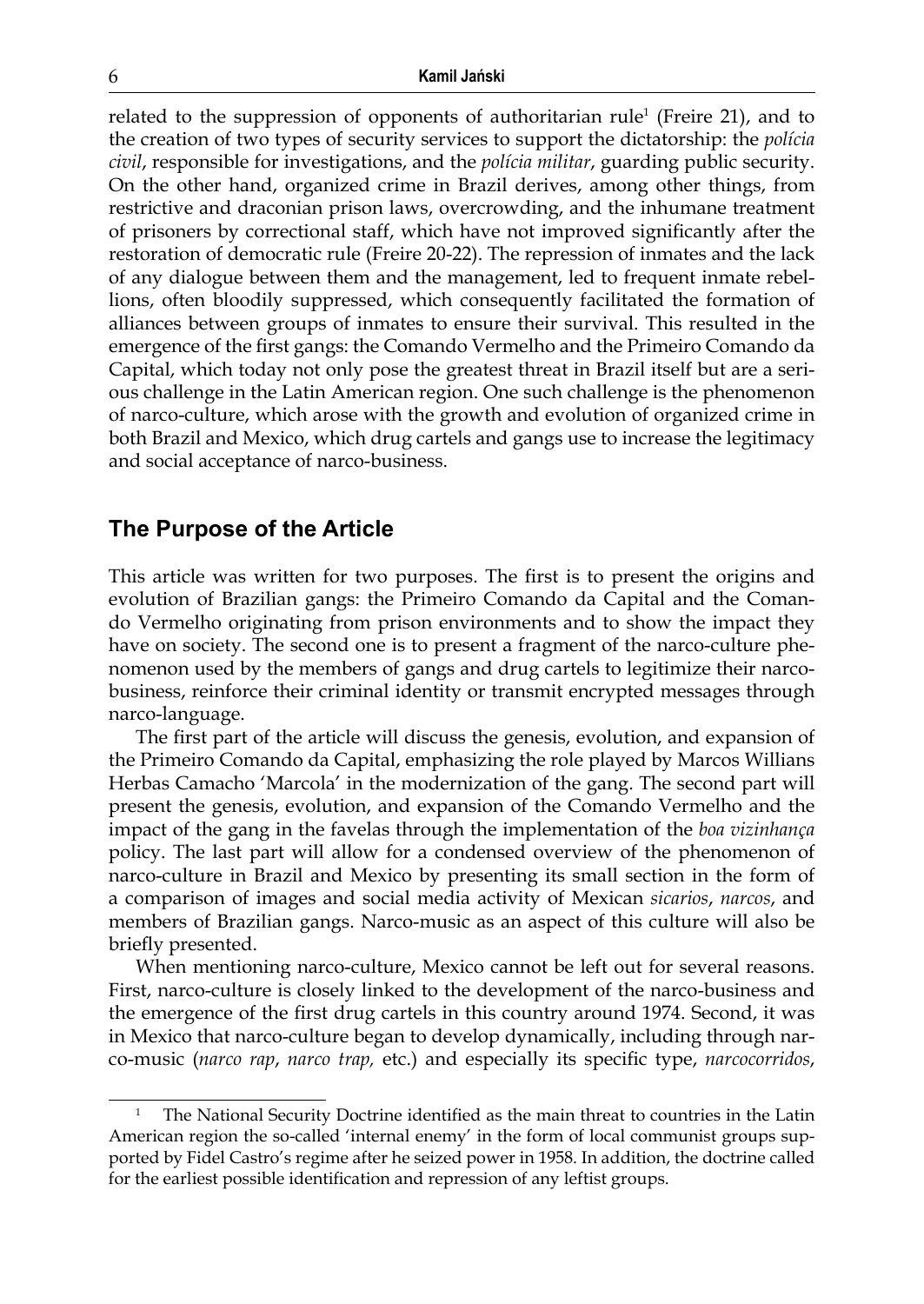through narco-films including *narco-dramas*, or in the form of the cult of *narco santos* such as Santa Muerte or Jesús Malverde. It should be noted that the activities of the *sicarios* and *narcos* led to the spread of the phenomenon of narco-culture first within Mexico to penetrate later the broader Latin American region. It should be borne in mind that Colombia is an exception since the narco-culture developed there in parallel with the emergence of the Medellín and Cali cartels in the early 1970s. Today, narco-culture is already available on a global scale, if only through narco-series of *narcotelenovelas* (*Narcos*, *El Patrón del mal*, *La Reina del Sur*, etc.). Third, the phenomenon of narco-culture in Mexico is a subject of the ongoing research, so it is from here that one can obtain the most reliable information and data (Jański 7, 143).

I will conduct my research using several methods. The historical method will allow me to present the origins and evolution of the Primeiro Comando da Capital and the Comando Vermelho gangs. The comparative method will help me to illustrate the differences and similarities in the application of selected aspects of narcoculture by members and leaders of Mexican drug cartels and Brazilian PCC and CV gangs. I will also use the method of content analysis and interpretation of audiovisual materials.

Furthermore, the paper will answer three research questions:

- What changes were made to the PCC operational model by Marcola and what were their effects?
- What was *estilo de comportamento* and how did it contribute to the strengthening of the Comando Vermelho gang control in the controlled favelas?
- How do the PCC and CV gangs use narco-culture?

#### **Literature Overview**

Literature relating to organized crime in Brazil including narco-business is abundant in both English and Spanish. Key in understanding the origins, evolution, operation, and strategy employed by the PCC gang are: *Entering the Underworld: Prison Gang Recruitment in São Paulo's Primeiro Comando da Capital* by Danilo Freire, *The Evolution of the Most Lethal Criminal Organization in Brazil-the PCC* by Leonardo Coutinho, *Sharing this walk. An Ethnography of Prison Life and the PCC in Brazil* by Karina Biondi, *De la fragmentación de las estructuras criminales a una proto-mafia: un análisis del Primeiro Comando da Capital (PCC) en Sudamérica* by Carolina Sampó and Marcos Alan Ferreira, *Inside Out: The Challenge of Prison-Based Criminal Organizations* by Benjamin Lessing, and *The Rise of the PCC: How South America's Most Powerful Prison Gang is Spreading in Brazil and Beyond* published by Insight Crime and American University's Center for Latin American & Latino Studies. For an understanding of the origins, evolution, strategy, and operation of the Comando Vermelho gang, consult the following: *Children of the Drug Trade. A Case Study of Children in Organized Armed Violence in Rio de Janeiro* by Luke Dowdney, *The Bastard Child of the Dictatorship: The Comando Vermelho and the Birth of 'Narco-culture' in Rio de Janeiro* by Ben Penglase, *Drugtrafficking and Security in Contemporary Brazil* by Thiago Rodrigues, *In the Middle of an Urban War: Middle-Classness and Fear of Violence in Rio de Janeiro* by Gustavo Segat, *Nemezis. O człowieku z faweli i bitwie o Rio* by Misha Gleny, *Conviviality and Survival. Co-Producing Brazilian Prison Order* by Sacha Drake, *Beyond Pacification. Competition*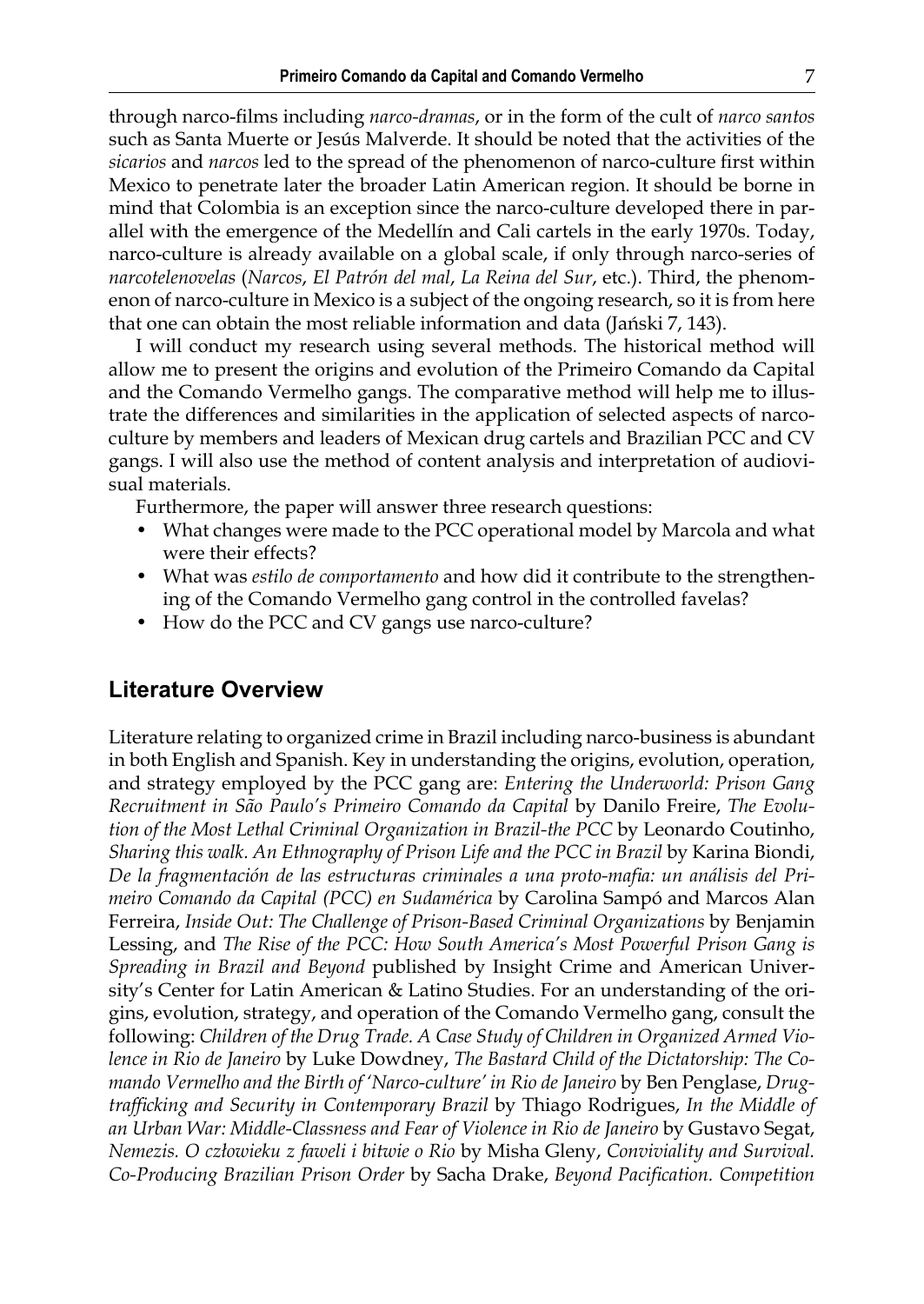*State-making in Rio's Favelas* by Esteban Arratia Sandoval, *Drugs and Democracy in Rio de Janeiro: Trafficking, Social Networks, and Public Security* by Enrique Desmond Arias, and materials on the CV, ADA, TCP gangs published by Insight Crime.

The literature related to Brazilian narco-culture is quite limited, at least in English and Spanish, making it very difficult not only to fully show both the diversity of Brazilian narco-culture and the impact it has on society, but also the ways in which PCC and CV gangs exploit it. The most visible difference from the narco-culture originating in Mexico is a specific type of narco-music called *funk proibidão*. Here, the most accurate source at the moment is the monograph *Machine Gun Voices: Favelas and Utopia in Brazilian Gangster Funk* by Paul Sneed. Also of note are *Living with Insecurity in a Brazilian Favela: Urban Violence and Daily Life* and *The Bastard Child of the Dictatorship: The Comando Vermelho and the Birth of 'Narco-culture' in Rio de Janeiro* by Ben Penglase, which take a closer look at general issues related to Brazilian narcoculture. *The Cartilha de Orientação Policial. Tatuagem Desvendando Segredos* material published by Secretaria da Segurança Pública do Estado da Bahia is also useful.

# **The Origins of the Primeiro Comando da Capital (PCC)2**

There are many different versions of the so-called founding myth of the Primeiro Comando da Capital, but it seems the most credible one was presented by investigative journalist Josmar Jozino in his 2004 text *Cobras e Lagartos*. According to this version, the gang was formed on August 31, 1993 in the Taubaté prison in the city of São Paulo, inspired by a group of inmates belonging to a soccer team called Primeiro Comando da Capital, who planned a match with another rival group called Comando Caipira. The match never took place because members of the Primeiro Comando da Capital team murdered two of their rivals, cut off their heads, and dumped them on the playing field to proclaim that from now on they would be the ones in control of the prison<sup>3</sup> (Freire 23-24; Biondi 35-36, 61; Insight Crime and American University's Center for Latin American & Latino Studies (CLALS) 11). There is a clear parallel here to the early days of the Mexican drug cartel, La Familia Michoacana, whose *sicarios* dumped the severed heads of their rivals on the dance floor of a disco club in Uruapan in 2006 (Flanigan 73-74).

Initially, the goal of the Primeiro Comando da Capital was to protect members from reprisals by guards and police or attacks by other prison gangs, to provide support for the families of incarcerated members and supporters of the gang, and to establish a communication network between gang members incarcerated in different

<sup>&</sup>lt;sup>2</sup> Also known as Partido do Crime, Família, Quinze, and 15.3.3, referring to the 'P' and 'C', which the 15th and the 3rd letter of the alphabet, respectively. There is a similarity with the Mara Salvatrucha gang, also known as MS-13, where the '13' is related to the letter 'M' associated with their affiliation with the *Sureños* gang coalition formed around the prison gang, the Mexican Mafia.

<sup>3</sup> Primeiro Comando da Capital was founded by 8 inmates: Mizael Aparecido da Silva 'Miza,' Wander Eduardo Ferreira 'Cara Gorda,' Antônio Carlos Roberto da Paixão 'Paixão,' Isaías Moreira do Nascimento 'Esquisito' – 'Weirdo,' Ademar dos Santos 'Da Fé,' Antônio Carlos dos Santos 'Bicho Feio,' César Augusto Roris da Silva 'Cesinha' and José Márcio Felício 'Geleião.'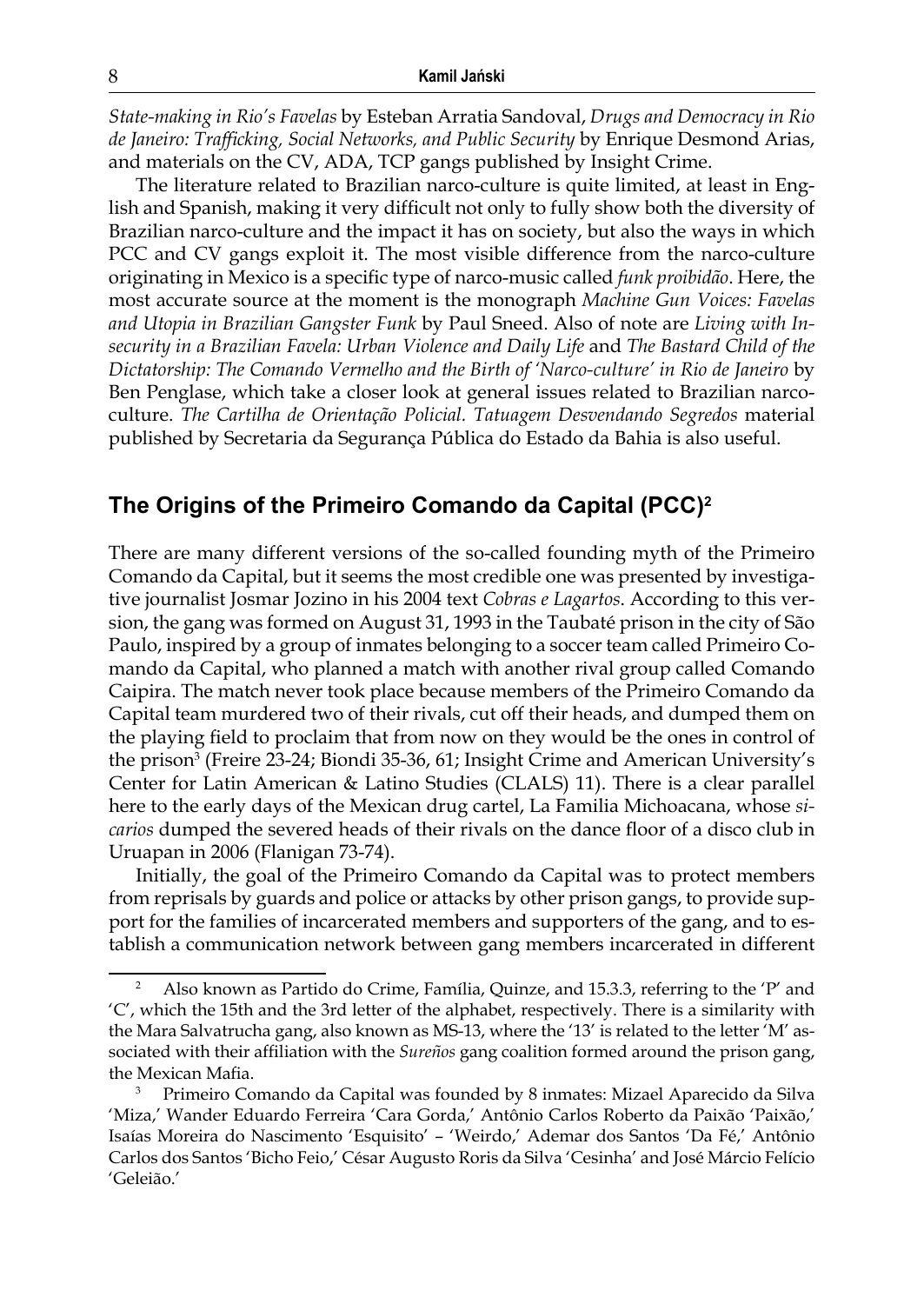prisons<sup>4</sup> (Ward 76-84). The idea promoted was to prevent another Carandiru massacre<sup>5</sup> (Insight Crime and CLALS 7-12; Freire 22; Coutinho 57) from happening and to strive to improve prisoners' living conditions and solidarity against white police violence towards Afro-Brazilians. Due to the tardy and ineffective actions of the São Paulo state authorities and the policy of intended marginalization of the threat by the federal authorities, the Primeiro Comando da Capital gained the opportunity to expand first in other prisons in the state of São Paulo, and later in other parts of Brazil, while exterminating rivals and gaining support for its dominant position in prison community<sup>6</sup> (Biondi 36-37; Freire 23-28; Insight Crime and CLALS 11). This strategy proved successful and within a few years the Primeiro Comando da Capital began to take control of prisons throughout the state of São Paulo. In addition, the PCC gang used its position to legitimize its actions by, among other things, creating a new code of law to regulate inmate behavior, mediating negotiations between inmates and prison authorities, preventing escalation between inmates and prison staff, and monopolizing the inmate use of violence in controlled prisons. The Primeiro Comando da Capital has spread the use of cell phones among its members in various prisons, making it much easier to coordinate the gang's criminal operations.

It should be noted that there was a power struggle between two factions of the Primeiro Comando da Capital itself: the founding members and the new generation. The leader of the latter faction was Marcos Willians Herbas Camacho 'Marcola'<sup>7</sup> (Insight Crime and CLALS 11), and the rivalry led to a rebellion in Taubaté prison in December 1999. During the rebellion, Marcola's allies managed to assassinate most of the founding members of the PCC, thus strengthening their own influence within the gang structure (Coutinho 58-59; Insight Crime and CLALS 11; Freire 29-31). Around 2001, state authorities decided to transfer five leaders of the Primeiro Comando da Capital to Taubaté prison. At the same time, the authorities transferred commanders and more important members of the PCC to prisons in the periphery

<sup>4</sup> Some similarities can be drawn to the origins of the Mara Salvatrucha gang in the 1970s in Los Angeles, California, which was also initially intended to provide safety and support for its members and their families.

<sup>&</sup>lt;sup>5</sup> The Carandiru Massacre was the bloodily suppressed prisoner rebellion at Casa de Detenção, also known as Carandiru Penitentiary, which took place on October 2, 1992. Armed state police were sent to control the rebellion and murdered 111 unarmed inmates. The event was considered a major human rights violation since Brazil's democratic transition.

Information about the operations of the PCC gang was not publicized, due to the censorship imposed by the authorities, which prohibited the use of words and acronyms referring to the Primeiro Comando da Capital in the press and television. It is worth quoting here the statement of the then Secretary of Penitentiary Administration João Benedito de Azevedo Marques regarding the PCC gang: 'fiction, idiocy. It's complete garbage. I am completely convinced of this. I've been Secretary for almost two years and I've never seen any signs of this group.' Moreover, the transfer of PCC leaders and members to other prisons in the state of São Paulo accelerated their expansion.

<sup>7</sup> Marcos Willians Herbas Camacho 'Marcola' was born in 1968. He was a pickpocket as a child and served time in a detention center for minors. As a teen, he became a bank robber, and was first arrested as an adult at the age of 18. He has been in jail for almost all of his adult life, except for a year and a half in the 1990s, a period during which he escaped five times from state jails. A voracious reader, he claims to have read Sun Tzu, Dante, Nietzsche, and a variety of other classics. His sentences to date total 330 years.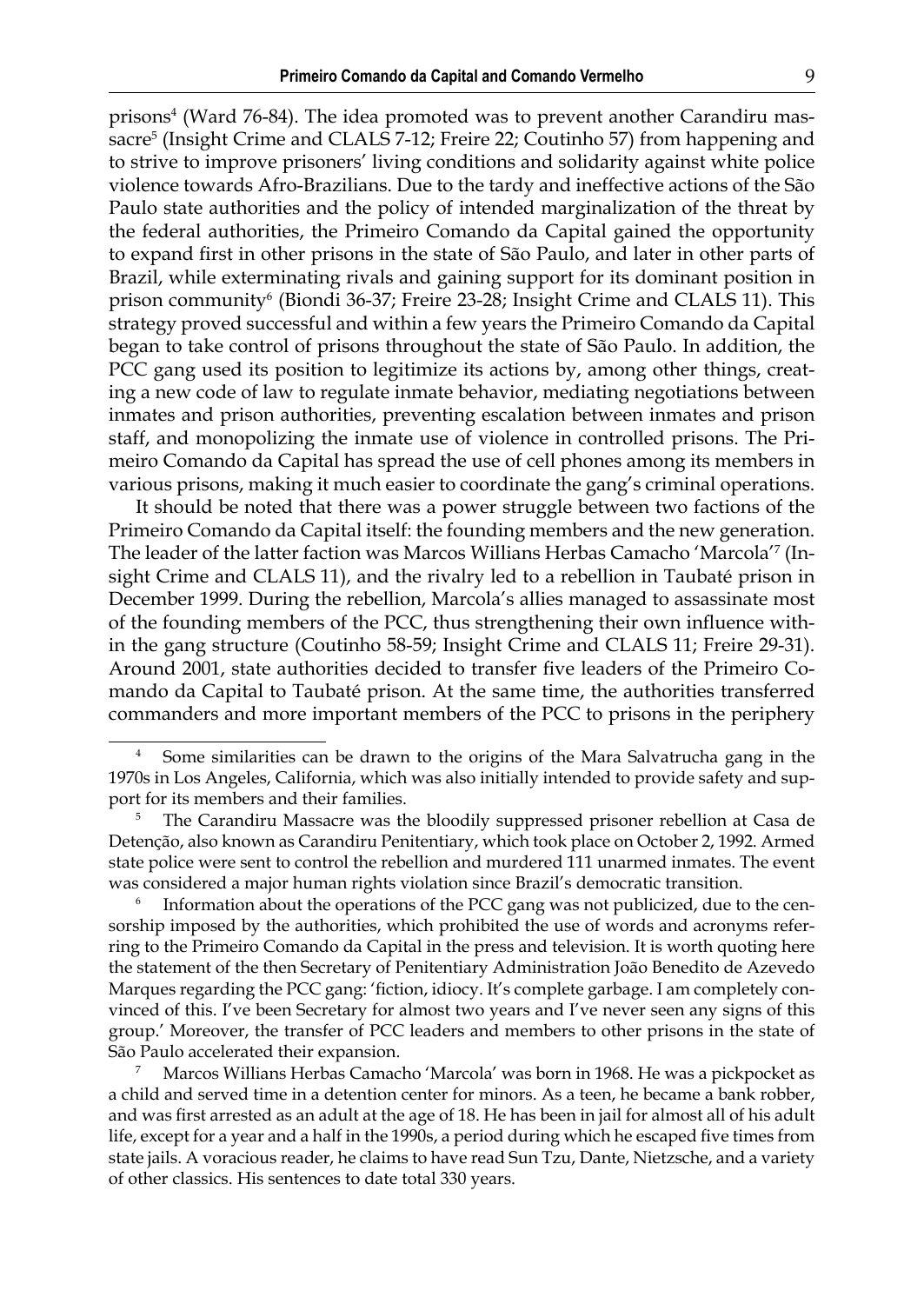or to other states in order to weaken the PCC in this way. All this contributed to the outbreak of the first *mega-rebelião*, which took place in February 2001. Not only did gang members take control of prisons, displaying banners or creating graffiti indicating their criminal affiliation, but they also took thousands of hostages from among people visiting their loved ones in prisons<sup>8</sup> (Lessing 8-10; Bailey and Taylor 13-14; Coutinho 58-49; Freire 30-32). This event was an excellent demonstration of the power of the Primeiro Comando da Capital and its capabilities not only against rivals, security forces, and the authorities but also to a public, which until then was unaware of the threat the PCC gang could generate. Not only did the gang consolidate its dominance and control in the prisons of the state of São Paulo, but it managed to strengthen loyalty and identification among its own members. The challenge thrown by the Primeiro Comando da Capital did not go unanswered by the state authorities. As early as May 2001, prison laws were tightened with the introduction of the Differential Disciplinary Regime (*Regime Disciplinar Diferenciado*, RDD), which allowed, among other things, restrictions on conjugal visits, media access, and furloughs for problematic prisoners and allowed them to be placed in solitary confinement. It was also designed to isolate PCC leaders to prevent them from directing the criminal operations of the gang. In addition, the new law strengthened surveillance of inmates by upgrading monitoring systems (Insight Crime and CLALS 9,12; Bailey and Taylor 14-15). More restrictive prison policies led to a sharp increase in the number of inmates in the state of São Paulo.

## **Consolidation of Power and Further Expansion of Primeiro Comando da Capital**

Despite the elimination of most of its rivals during the prison mutiny at Taubaté Penitentiary in December 1999, Marcola faction still did not hold full power in the gang, but this was soon to change. The next leaders of the PCC were two founding members, César Augusto Roris da Silva 'Cesinha' and José Márcio Felício 'Geleião' the authors of the alliance signed back in the 1990s between the Primeiro Comando da Capital and another prison gang located in Rio de Janeiro, the Comando Vermelho. The agreement provided for the division of the sphere of influence in Brazil, with Rio de Janeiro as the territory of Comando Vermelho and São Paulo as the *plaza* of Primeiro Comando da Capital, and mutual support in criminal operations, including those related to smuggling and drug trafficking between the two gangs<sup>9</sup>

<sup>8</sup> The official reason for the rebellion was the transfer of the leaders of the Primeiro Comando da Capital from São Paulo to the periphery. This was a precisely planned and coordinated gang operation involving the creation of simultaneous rebellions in 29 prisons in the state of São Paulo, which took the security services and state authorities by surprise. During the rebellion, which involved from 25,000 to 29,000 inmates, the criminals took hostage families, including children, who were visiting their relatives; in Carandiru prison, for example, inmates took 5,000 hostages. A total of 16 people were killed as a result of the events.

<sup>9</sup> Some similarities can be seen here to the pact created by drug baron Miguel Ángel Félix Gallardo 'El Padrino,' the leader of the Guadalajara cartel during a secret meeting of *narcos* in Acapulco in 1989. El Padrino divided his drug empire among the drug barons: the Caro Quintero brothers, the Arellano Félix family, and Joaquín Archibald Guzmán Loera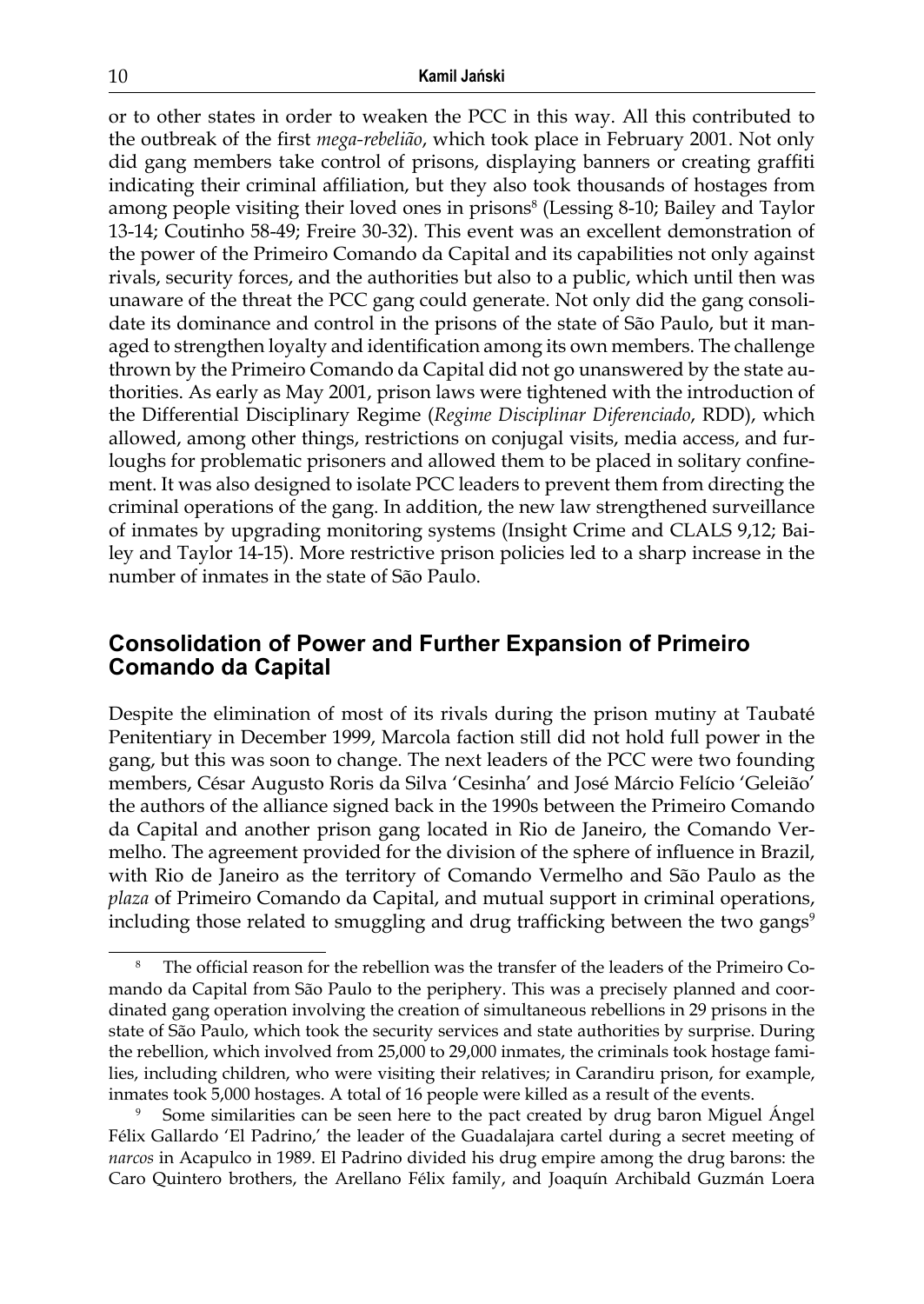(Freire 32; Saviano 37-42). Geleião and Cesinha were isolated from the rest of the prisoners, so in order to exercise full control of the PCC, they involved their wives. Marcos Willians Herbas Camacho 'Marcola' decided to act and started a successful campaign to discredit and undermine the authority of Geleião and Cesinha, which led to the accusation of the then PCC leaders of collaborating with other gangs and with security services and acting to the detriment of the gang, using gang operations only for their own benefit.<sup>10</sup> After the elimination of his rivals in 2002, Marcola took full power in the structures of the Primeiro Comando da Capital and began the process of modernizing the gang (Freire 32-33; Lessing 12; Bailey and Matthew 14-15).

Not only did he diversify the Primeiro Comando da Capital's sources of income by expanding them from the previous membership fees paid monthly to involvement in narco-businesses such as trafficking, smuggling and distribution of drugs (cocaine, crack, marijuana), organized bank and convoy robberies, kidnapping for ransom, prostitution, arms smuggling, and controlling the prison black market, among others. He also changed the structure of the gang by allowing all members to be vertically promoted based on their usefulness to the PCC and their talents in the criminal world. In addition, he reduced the inequality between the different members of the gang by, among other things, making full members, called *irmãos* (Brothers), equal in rights and responsibilities and increased their scope of autonomy (Freire 36-38). It can be said that Marcola flattened the pyramidal hierarchy of the PCC, leaving only its core in the form of command and leaders. Previously, a criminal career within the gang was only possible based on acquaintances and connections with the leaders.

Marcola also led to greater inclusiveness in the rules for accepting new members into the PCC. From then on, a candidate had first to attend meetings organized by the PCC and become a *batismo* (Baptist), that is, show a willingness to join the gang and be incarcerated in a prison controlled by the PCC. Moreover, the *batismo* had to demonstrate his suitability in the criminal world. If he successfully passed this stage and thus gained a positive reputation in prison community and among members of the Primeiro Comando da Captial, he was automatically considered a potential member, called a *primo* (Cousin). *Primos* were allowed to proceed to a stage called 'creating' a new *irmão*, which could take several months. During this period, the *primo* had to demonstrate the greatest possible usefulness to the gang by performing tasks assigned by PCC members. It should be noted that only the best were admitted into the gang and only those accepted by the gang members. If two *irmãos* deemed a *primo* worthy of joining the Primeiro Comando da Capital, he received an official invitation to the ranks of the PCC death syndicate. Moreover, the brother-promoters, thereafter called *padrinhos* (godfathers), were responsible for all actions of the newly admitted member (Freire 36-38).

<sup>&#</sup>x27;El Chapo' and Ismael Zambada 'El Mayo,' who would work together on cocaine smuggling and other operations with mutual respect for each other's *plazas*.

<sup>&</sup>lt;sup>10</sup> Paradoxically, the São Paulo State Police turned out an ally of the Marcola faction when in March 2002, it carried out a successful ambush (the so-called Castelinho attack) on commanders and members of the Primeiro Comando da Capital on a highway near the city of Soracaba. During this clash, twelve PCC gang members lost their lives. In addition, thanks to the deception of the ex-wife of Marcola, lawyer Ana Maria Olivatto, the phone number of Cesinha was planted with the police.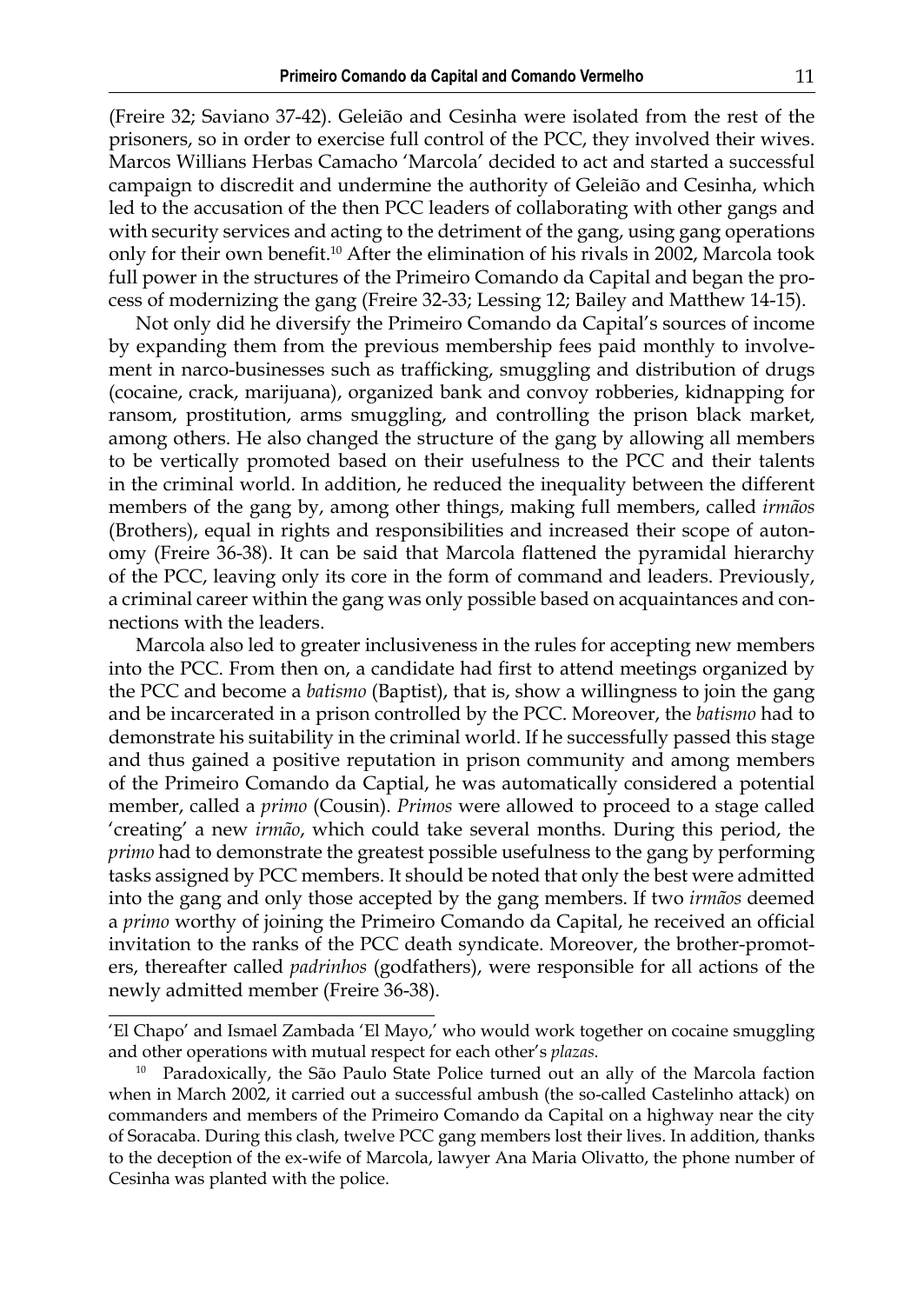It is worth pointing out that 'Marcola' also expanded the motto of the Primeiro Comando da Capital from 'peace, justice, and freedom' to 'peace, justice, freedom, and equality.' With this move, the Primeiro Comando da Capital increased its support among the favelas population, initially only in the state of São Paulo. The PCC took advantage of the state's lack of interest in the favela inhabitants and the white police's repression of Afro-Brazilians to gain new gang members and social acceptance for their activities. PCC members also corrupted police officers, and prison guards who smuggled cell phones and other essentials into prisons and did not intervene during prison executions and other operations carried out by PCC members. It should not be forgotten that Marcola perfected the mechanism for coordinating the criminal operations of the Primeiro Comando da Capital both inside and outside of the controlled prisons. On the other hand, thanks to the arrest by the Brazilian authorities of the Chilean terrorist and member of the Patriotic Front Manuel Rodríguez (FPMR) Mauricio Hernández Norambuena 'Comandante Ramiro,' the Primeiro Comando da Capital gained knowledge of asymmetric warfare, urban guerrilla warfare, and the organization of bombings $11$  (Coutinho 59-60).

The modernization of the Primeiro Comando da Capital by Marcola allowed the gang to continue to expand. PCC members would intentionally cause small riots in correctional centers so that state authorities would move them to distant prisons and later to prisons in other states, where the Primeiro Comando da Capital did not yet have influence. Due to such decisions of the authorities, the gang's expansion was rapid, which would allow it to develop ever more extensive operations in the future. For example, as early as March 7, 2002, the PCC carried out the first terrorist attack in São Paulo, blowing up a car with 40 kg of explosives next to the Barra Funda Forum, where five thousand people worked. Fortunately, no one was killed. In addition, members of the Primeiro Comando da Capital tried to influence the outcome of the 2002 São Paulo state governor election by, among other things, getting their families to vote for the gang-backed leftist candidate in the first round. In the second round, the leaders of the PCC death syndicate planned an unsuccessful bombing of the stock exchange to undermine support for the right-wing candidate and simultaneously bias the presidential election (Coutinho 60-61). Furthermore, in March 2003, PCC gang members killed two judges in charge of security at prisons in the states of São Paulo and Espirito Santo. In addition, that same year, the Primeiro Comando da Capital launched an attack on approximately 50 police stations, during which gangsters murdered three police officers (Coutinho 60-61; Insight Crime and CLALS 9). And in August 2005, members of the PCC Death Syndicate are believed to have stolen over \$70 million from the Central Bank in the city of Fortaleza, Ceará (Insight Crime and CLALS 9).

The year 2006 saw the true scale of the threat posed by the Primeiro Comando da Capital as well as the total failure of both the *Regime Disciplinar Diferenciado* system and the policy of marginalizing the growing PCC gang. From March to May 2006, 82 prison revolts broke out not only in the state of São Paulo but also in neighboring states. In May 2006, the federal authorities decided to move some 750 PCC gang

<sup>11</sup> Mauricio Hernández Norambuena 'Comandante Ramiro' also gained status as one of the leaders of the Primeiro Comando da Capital, despite not becoming an official member of the gang.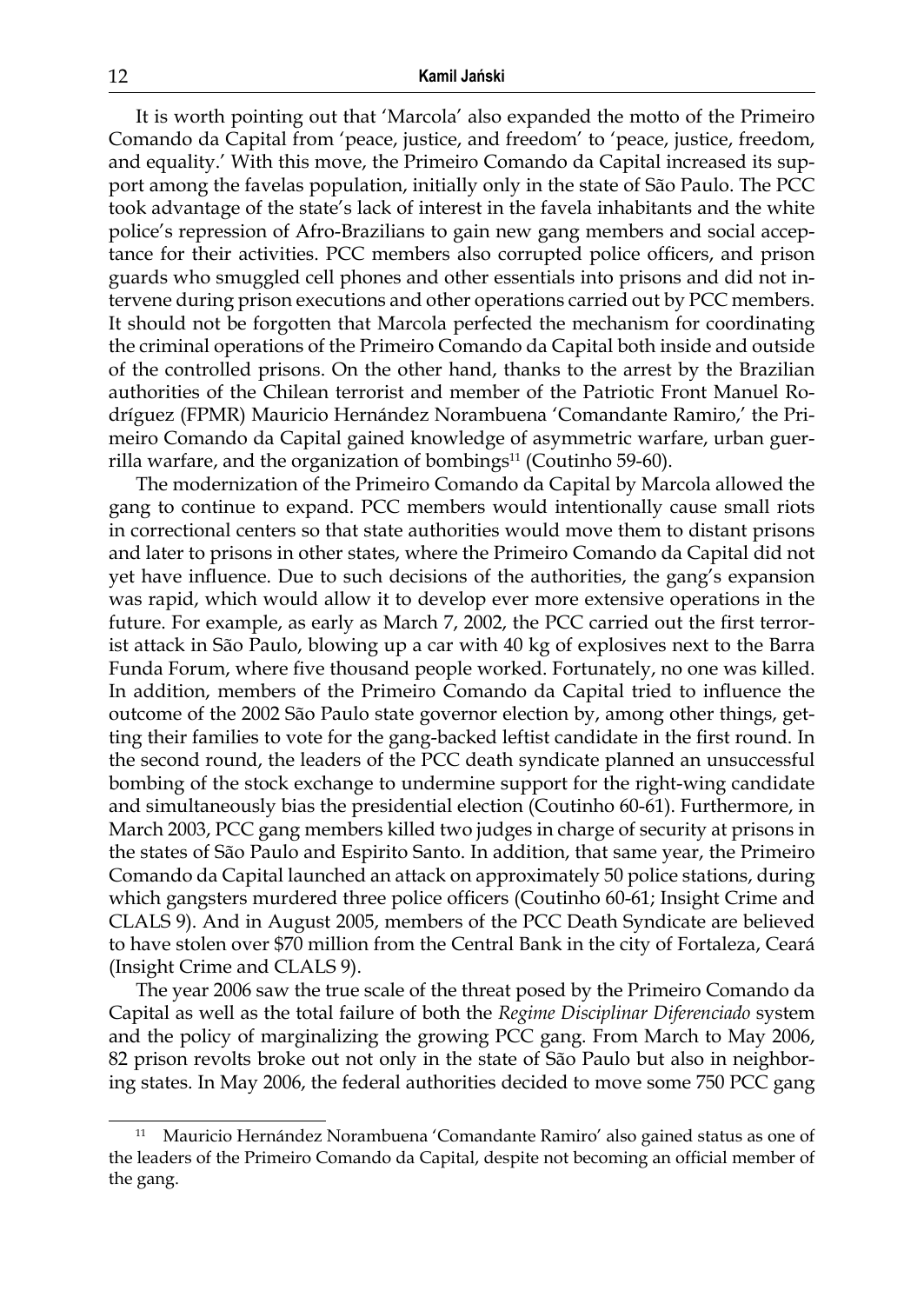members incarcerated in the city of São Paulo to maximum-security prisons in the interior. This step, scheduled for May 14, 2006, was intended to weaken the influence of the PCC and prevent further rebellions. Thanks to a corrupt employee with access to Congressional documents, PCC gang leaders learned of the plans to weaken the PCC as early as May 10. Marcola made the decision to start confronting the state authorities a few days earlier to surprise the authorities (Bailey and Taylor 15‑16). Therefore, on May 12, 2006, the carefully planned Primeiro Comando da Capital operation began, which escalated into clashes between gang members and security forces, the second *mega-rebelião*. The actions of the gang members not only instilled terror and led to an escalation of violence but also paralyzed the city of São Paulo. For about a week, schools, universities, shopping-malls, businesses, and stores were closed with retail sales dropping by 90% during this time (Freire 34-35). In addition, PCC gang members launched 293 attacks on police stations and public buildings, and burned over 100 buses in nine days. Furthermore, members of the Primeiro Comando da Capital carried out bombings or grenade attacks on police stations, banks, offices of key businesses, and a subway station (Coutinho 61-62; Bailey and Taylor 16-18). Gangsters belonging to the PCC carried out street executions of police officers and prison guards at correctional facilities as well as murdering civilians. The surprised state authorities responded by reinforcing the police force in the city and calling in death squads, which fueled the spiral of violence. The worsening situation in the city of São Paulo forced the authorities to enter into secret negotiations with the leaders of the Primeiro Comando da Capital. At an informal meeting with state authorities on May 15, 2006, Marcola demanded, among other things, more rights for prisoners and guarantees that a special police unit to suppress rebellion in prisons called the *Tropa de Choque* would not have access to prisons (Freire 35). The São Paulo state authorities agreed to the conditions of the leader of the Primeiro Comando da Capital and so, on May 17, 2006, the gang ended its operation. It should be noted that from 492 to 505 civilians were killed by the gang (Bailey and Taylor 16; Insight Crime and CLALS 12). In addition, the scale of terror and violence unleashed by the PCC has led to a significant erosion of the public respect to the state authorities and São Paulo Governor Gerardo Alckmin himself—a supporter of restrictive prison policies—and has consolidated the domination of the PCC among other gangs the state of São Paulo. From now on, the state authorities will have to take into account the interests of the leaders of the Primeiro Comando da Capital when creating policy.

As the PCC gang continued to grow and increase its influence not only in the state of São Paulo but also neighboring states, it gained the opportunity for more serious involvement in narco-business and international expansion. By 2010, the PCC had expanded its influence in western (Paraná, Mato Grosso do Sul, and Mato Grosso) and northern (Rondônia, Acre, and Roraima) Brazil, without breaching the sphere of influence of its ally, the Comando Vermelho<sup>12</sup> (Insight Crime and CLALS

The alliance between the Comando Vermelho and the Primeiro Comando da Capital ended shortly after PCC members assassinated Paraguayan *narco* Jorge Rafaat Toumani and his associates who controlled smuggling along the Paraguay-Brazil border in the town of Pedro Juan Caballero in June 2016. This was a carefully planned move by PCC commanders that ensured they not only gained control of the Paraguayan-Brazilian smuggling route through that city, but also enabled them to limit access to eastern Paraguayan smuggling routes for the Comando Vermelho. The PCC's aggressive expansion worried the CV leaders, who began to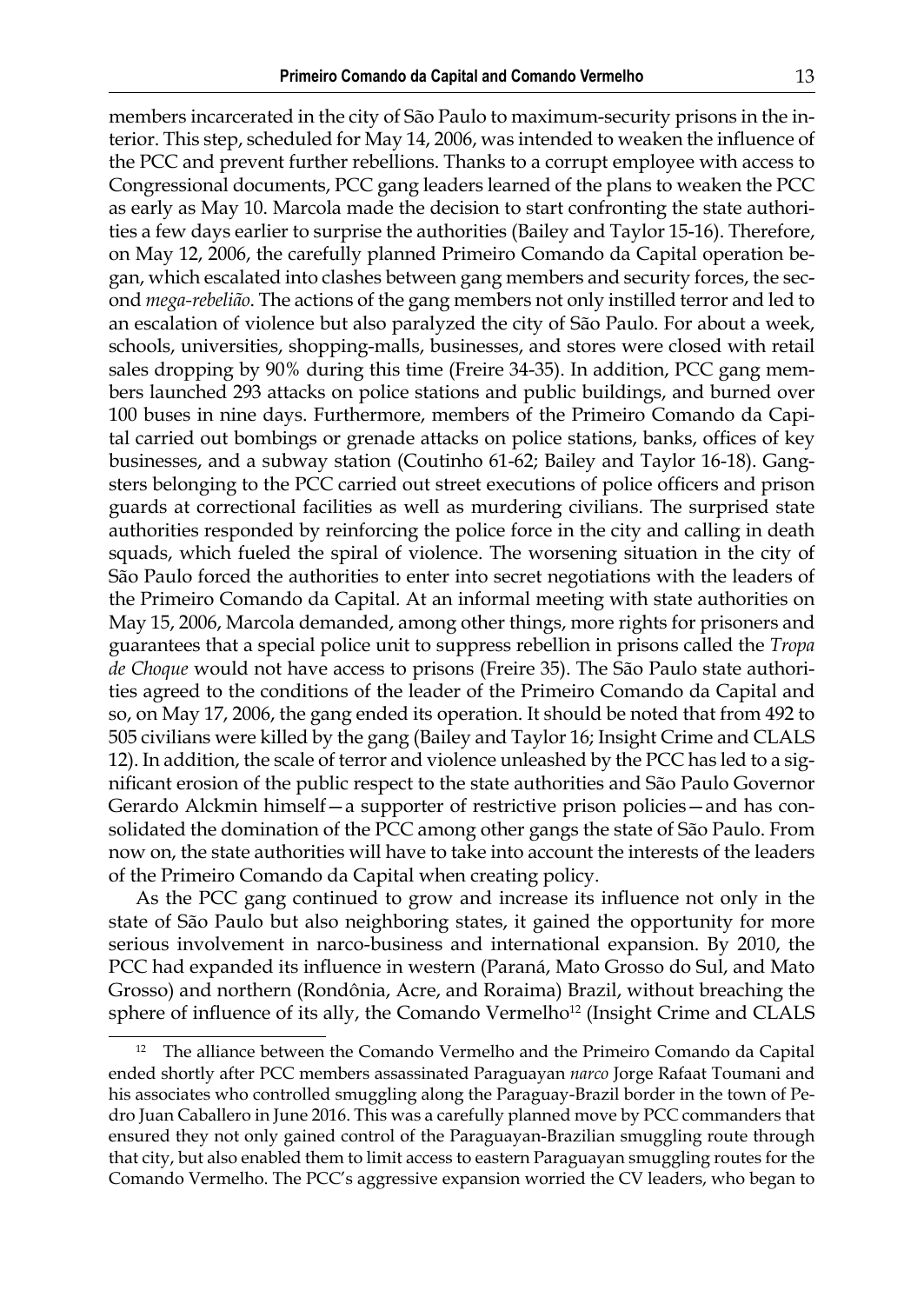9, 14, 19-20, 25, 49; Coutinho 63-64). The growing criminal activity of the PCC in the border Brazilian states with key smuggling routes was not left without response from the authorities, which focused on arresting and incarcerating as many PCC members as possible in an effort to restore stability and stop the expansion of the gang. Unfortunately, this strategy had the opposite effect, that is, it only strengthened the gang's position. This can be seen in the course of the expansion of the PCC in the states of Paraná and Mato Grosso do Sul. The spreading wave of violence generated by the gang caused authorities in both states to lock up more and more of its death syndicate members. This enabled the Primeiro Comando da Capitial to gain a dominant position in the prisons in the states of Paraná and Mato Grosso do Sul, secure a monopoly on local criminal markets, and seize control of the lucrative drug routes through these states that connected Paraguay to Brazil (Insight Crime and CLALS 13-14).

It is important to note that between 2012 and 2016, the Primeiro Comando da Capital began operations within Paraguay, thus becoming a Transnational Criminal Organization (TCO). Moreover, in order to increase its influence in Paraguay, the PCC used the same strategies that allowed it to expand rapidly first in the state of São Paulo and later in other Brazilian states.

Currently, the Primeiro Comando da Capital has over 32,000 members in 27 states and the Federal District of Brazil, the vast majority of whom are in prison, and hundreds of thousands of criminals affiliated or collaborating with the PCC gang mainly in the narco-business. The PCC death syndicate is powerful enough to influence the results of elections for governors of individual states by, among other things, financing the campaigns of candidates linked to the PCC as well as fully controlling local criminal markets by fighting rival criminal organizations and corrupting security services. Additionally, it generates popular support in the favelas it controls by substituting for the state in, for example, providing basic assistance and providing an apparent sense of security. For instance, the PCC gang creates special tribunals in the favelas under their control to mediate all sorts of conflicts from business to interpersonal, which functions as a makeshift justice system (Coutinho 62; Sampó and Ferreira 108; Biderman, et al. 580). Furthermore, the Primeiro Comando da Capital controls most of the drug routes from Bolivia and Paraguay to Brazil. Here, a good example is the Caipira cocaine route leading from Bolivia through Paraguay to the Brazilian port of Santos, from where *pichicata*13 (Hernandez 61) enters Africa, Europe, and Asia by sea (Sampó and Ferreira 108-109; Insight Crime and CLALS 36). The PCC has a dominant position in eight strategic states for narco-business: São Paulo, Paraná and Mato Grosso do Sul (bordering with Paraguay), Acre (bordering with Peru), Roraima (bordering with Venezuela), and Piauí, Alagoas and Sergipe (access to the Atlantic Ocean) (Sampó and Ferreira 107-109; Insight Crime and CLALS 36-41). In addition, the Primeiro Comando da Capital has influence in Peru, Colombia, and Venezuela, allowing it both to sell cocaine within Brazil and

fear that further moves by the PCC gang could lead to the monopolization of key drug routes from Paraguay to Brazil, in particular the one through the city of Rio de Janeiro. All this led to an open war between the PCC and the CV (2016-2019), which resulted in the deaths of both members of the two gangs and civilians.

<sup>13</sup> *Pichicata* is a word derived from narco-language, meaning 'cocaine'.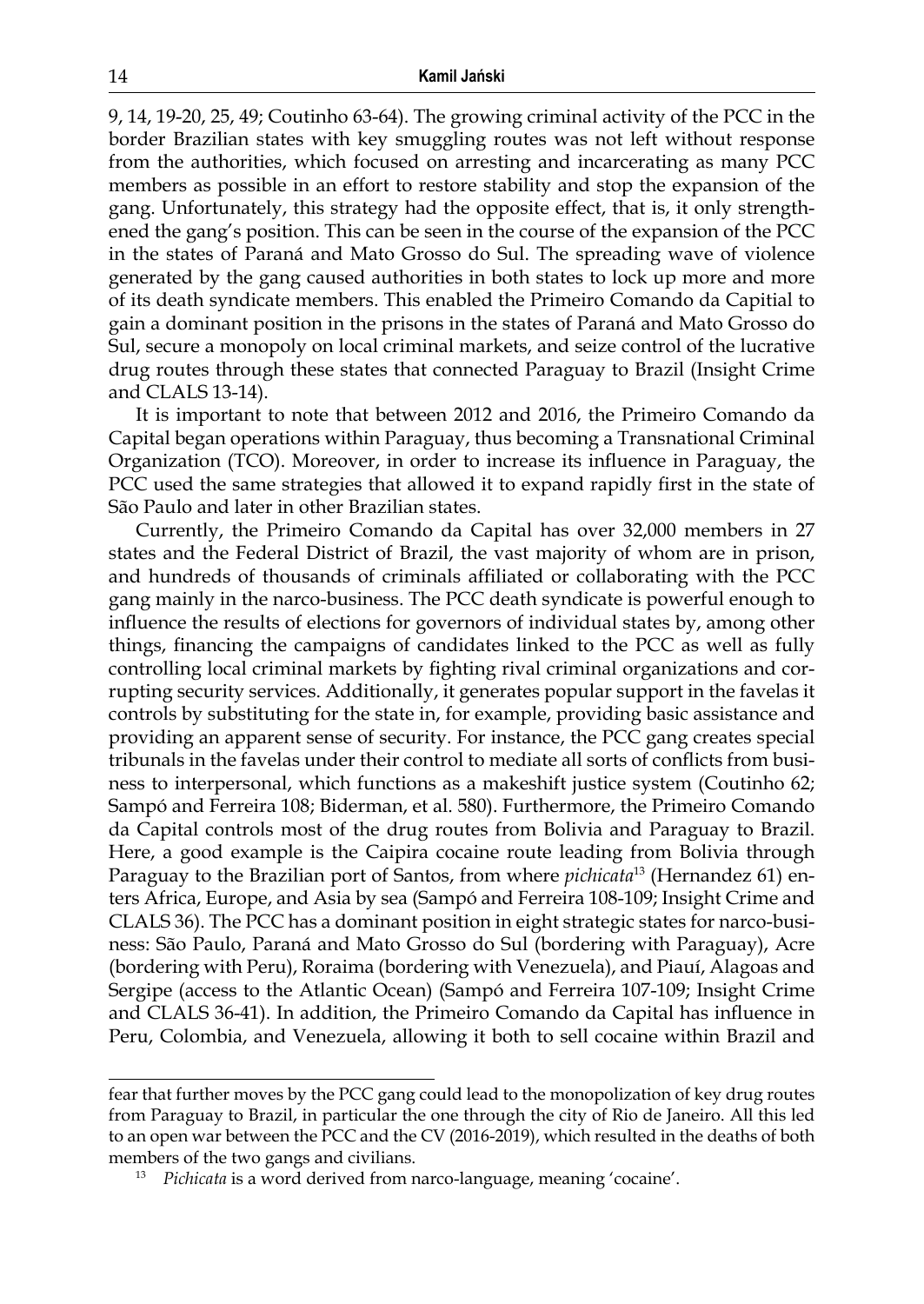serve as a wholesaler for other criminal organizations (Sampó and Ferreira 109-112). It should also be noted that the PCC recruited former FARC members to gain access to the drug market in Colombia (Coutinho 62; Insight Crime and CLALS 14).

# **Comando Vermelho (CV)**<sup>14</sup>

This gang was formed in 1971 at the maximum-security prison Cândido Mendes on the island of Ilha Grande, a few hours from the city of Rio de Janeiro, as a result of an alliance between the inmates of Block B, or criminals associated with armed bank robberies and theft, and the leftist guerrillas MR-8 and Aliança Libertadora Nacional (ALN). Initially, a group, modeled on the structure of a guerrilla militia unit called the Falange Vermelha, was formed to provide protection for its members from violence and reprisals by prison guards and other prison gangs, provide necessary assistance, and support planning and executing escapes from the Cândido Mendes prison. The members of the Falange Vermelha began to create structures of a political nature to fight for the rights of prisoners by hiring lawyers to represent them, to ensure that conditions in the prison improved, and also to mediate negotiations between prisoners and prison management.<sup>15</sup> It can be argued that the Comando Vermelho would never have existed, or at least not in the form we know it today, had it not been for the influence of middle-class leftist guerrillas who not only taught ordinary criminals the tactics of asymmetrical warfare and urban guerrilla warfare that would later perfect their skills of kidnapping for ransom and armed robberies of banks and state institutions, but also indoctrinated them with the ideas of Ernesto 'Che' Guevara and the French Marxist Régis Debray. Additionally, they mobilized the prisoners to create structures that allowed them to fight for their rights and empower them. The understanding of these two disparate groups of inmates was also facilitated by their common life as LSN prisoners who were regularly beaten by guards and confined to crowded cells almost around the clock (Glenny 60-63; Penglase "The Bastard Child of the Dictatorship" 125-127; Dowdney 29; Drake 238- 242; "Red Command," *Insight Crime*). It should be noted that were it not for Article 27 of the National Security Law (*Lei de Segurança Nacional*, LSN) of 1969, enacted by the military junta to counter the increased number of armed bank robberies by opponents of the right-wing dictatorship, it would have been virtually impossible for leftist guerrillas to come together with common criminals in maximum security prisons<sup>16</sup> (Dowdney 29; Drake 242-244).

<sup>&</sup>lt;sup>14</sup> Interestingly, the name 'Comando Vermelho' was not invented by the members themselves, but was given to them by the press due to the fact that the gang partly derived from the leftist guerrilla community. Only later would the gang adopt this name while creating the acronym CV. However, the CV gang members themselves used the names Falange Vermelha, Falange LSN, or Fundão.

<sup>&</sup>lt;sup>15</sup> The Comando Vermelho's organizational model would initially serve as a model for the Primeiro Comando da Capital that was forming in Taubaté prison in São Paulo state.

<sup>16</sup> Article 27 of the *Lei de Segurança Nacional* allowed any suspect in an armed robbery of banking, financial or credit institutions to be charged and sentenced by a military court to 10- 24 years in maximum security prison or the death penalty if there were fatalities during the robbery. This was a great tool in the hands of the military junta to eliminate political enemies.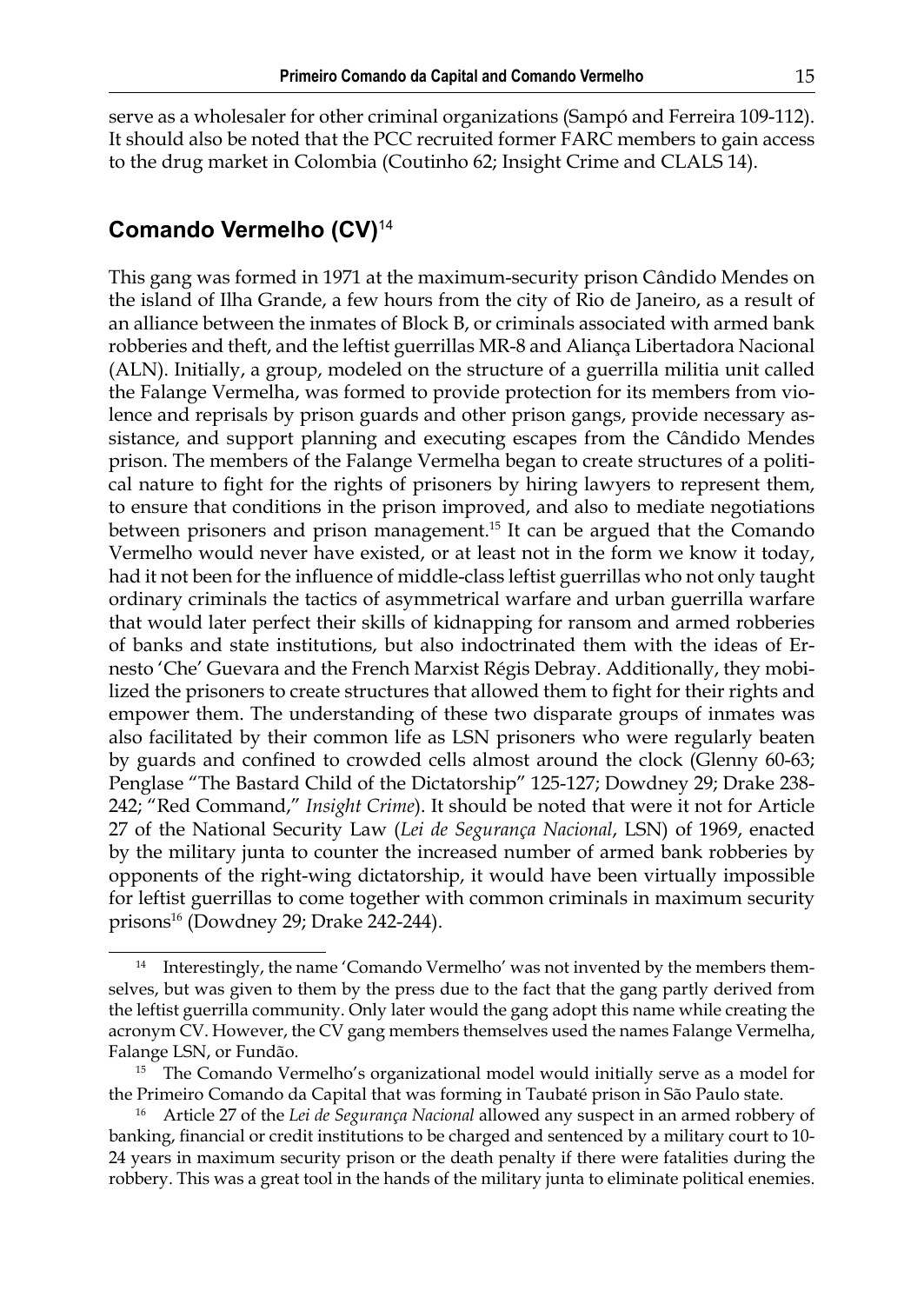The Comando Vermelho ideology implanted by the leftist guerrillas, based on fighting in the name of social justice, did not initially win many followers, but as the CV gang grew, this would change. The first major operation organized by the Comando Vermelho was the assassination of the leaders of a rival gang in 1979, which allowed CV members to take control of the Cândido Mendes penitentiary and infiltrate some members into the favela*s* of Rio de Janeiro. It should be noted that members of the Comando Vermelho introduced a common code of prison rules, called *estilo de comportamento*, which was designed to:

- a) maintain iron discipline and loyalty among members by, among other things, the death penalty for murder, theft, assault or rape of fellow inmates and for collaborating with the police, prison guards (*alcaguetar*) or joining another gang;
- b) team up CV members around common goals such as improving prison conditions, organizing escapes, fighting abuse and repression;
- c) reduce the level of violence and give the Comando Vermelho a monopoly on its use;
- d) guarantee a certain autonomy to individual members, allowing them to pursue their own microinterests.

These principles were rapidly adopted in the Cândido Mendes prison and in subsequent prisons to which Comando Vermelho members were sent in Rio de Janeiro, generating support for the gang (Drake, 239-246; Penglase "The Bastard Child of the Dictatorship" 125-128; Dowdney 30; "Red Command," *Insight Crime*). Gang members at large began committing kidnappings for ransom, house robberies, and bank robberies to financially support those in prison. This assistance was not voluntary but forced by intimidation by the members of the Comando Vermelho located in Rio de Janeiro prisons. Gang members at large were supposed to live in the belief that if they did not regularly deliver money to the prisons controlled by the CV as a form of membership fee and were recaptured by the security forces, they would be tortured and later murdered as potential traitors (Dowdney 30-31). This policy of terror proved to be extremely effective, allowing the CV to strengthen its position and control in the prisons by corrupting guards, police officers, and members of the judiciary. At the same time, with the first successful escapes of the gang members from prisons in the early 1980s, the Comando Vermelho began to take over local criminal markets, using terror and violence against rivals and locals. Seeing the effectiveness, degree of organization, and the strength of the gang, some local criminals decided to join the Comando Vermelho, hoping for patronage if arrested and to increase their own criminal income ("Red Command", *Insight Crime*; Penglase "The Bastard Child of the Dictatorship" 128; Rodrigues 241).

The cocaine boom of the 1980s caused Colombian drug cartels (Medellín and Cali) and guerillas (FARC, ELN) to seek new markets for the substance. Brazil became one of the main transit countries for cocaine produced in Colombia, Peru, and Bolivia to Europe, including Italy, the Netherlands, Turkey, and Spain<sup>17</sup> (Rodrigues 241; Dowdney 26-29; "Red Command," *Insight Crime*; Glenny 83-85). As the CV

At the time, two cocaine routes to Europe passed through the Brazilian territory: the first ran from Colombia through Brazil to Suriname, and the second from Peru, Colombia or Bolivia through Paraguay to the Brazilian port of Santos.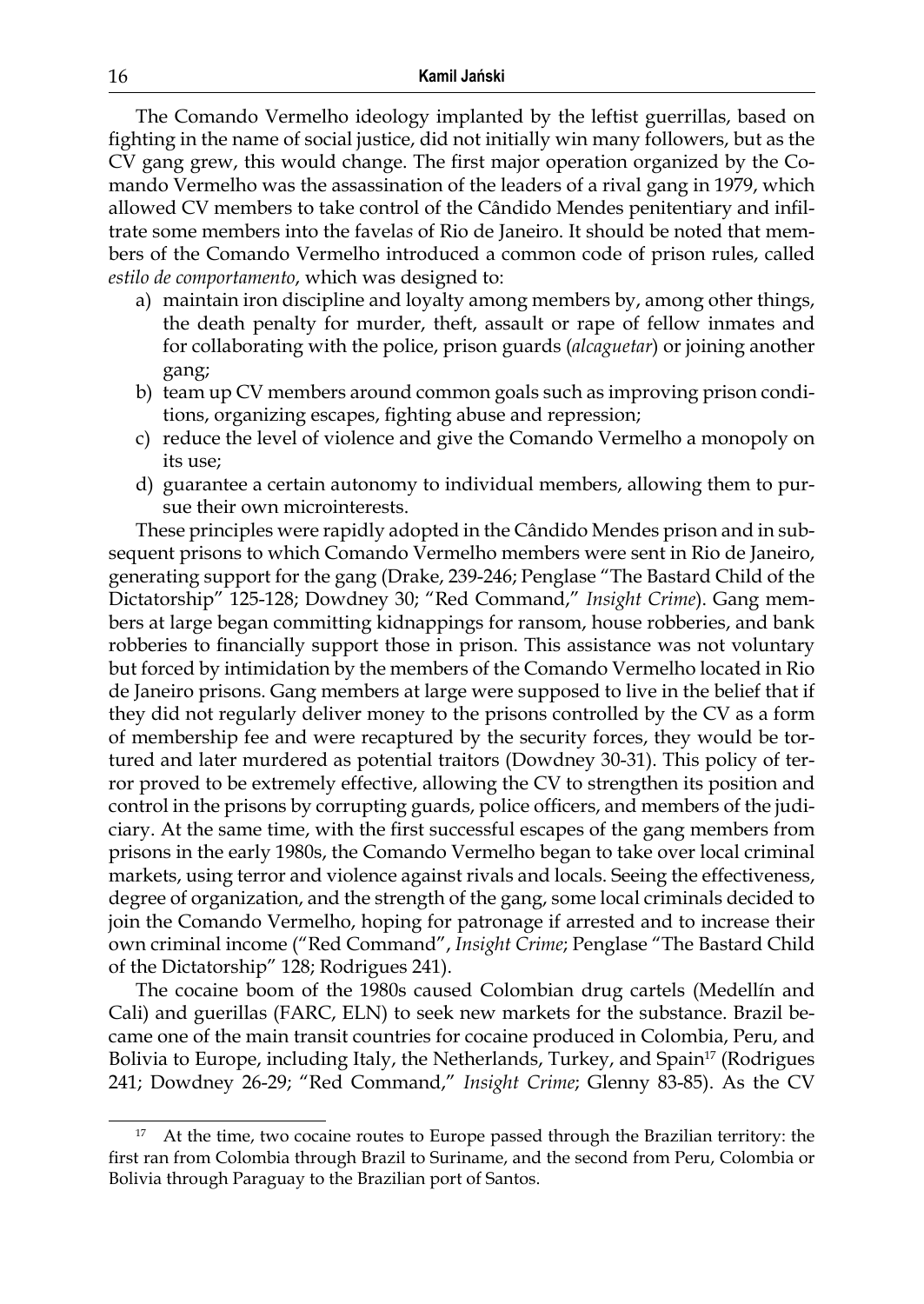continued to grow, a second faction of leaders gathered around a faction of Brazilian drug traffickers, known as the second *grupo dirigente*, emerged in one of the prisons to engage the gang fully in the narco-business. With the founding faction, consisting mainly of bank robbers, out of power, the CV became involved in the narco-business of smuggling, distributing, and trafficking first marijuana and later the more lucrative cocaine. The Comando Vermelho leaders of the *narcos* faction set themselves to the task of monopolizing the entire drug market in Rio de Janeiro and exterminating the independent *narcos*. This would make the Comando Vermelho the sole retailer and thus a suitable partner for the Cali and Medellín cartels. By 1984, the Comando Vermelho had gained the upper hand by exterminating or absorbing other criminal groups. By the end of 1985, the gang already controlled 70% of the drug market in the favelas of Rio de Janeiro (Penglase "The Bastard Child of the Dictatorship" 128; Dowdney 31-33). It should be noted that the Comando Vermelho was able to establish cooperation with the Cali cartel and later, through the efforts of one of the CV leaders Luiz Fernando da Costa "Fernandinho Beira-Mar," with the FARC guerilla. Moreover, thanks to the operations of Fernandinho Beira-Mar, the CV began to expand to other Brazilian states and managed to take control of one of the smuggling routes from Paraguay to Brazil in the 2000s ("Red Command," *Insight Crime*; Arias 32-33; Dowdney 41).

The CV gang established its own foothold in the favela*s* of Rio de Janeiro by, among other things, exploiting racial divisions between persecuted Afro-Brazilians and white elites, antagonizing favela residents, who were not considered rightfull residents, with the middle class<sup>18</sup> (Segat 17). Gang members began to replace the absent state institutions, which had no interest in the fate of the residents of marginal settlements, by creating a policy of *boa vizinhança*, or neighborliness, that is forced reciprocity, based in part on the *lei do morro* or 'law of the hill'<sup>19</sup> (Penglase "The Bastard Child of the Dictatorship" 129-131; Penglase *Living with Insecurity* 52-53) and the principles embodied in the prison code *of estilo de comportamento*. The Comando Vermelho provided an apparent sense of security and justice, for instance, by combating common crime (theft, burglary, robbery, rape) and protection from repressive police and other gangs in the controlled territory in exchange for cooperation or silence from residents in the context of narco-business. Additionally, the CV organized festivals and concerts, provided loans for housing and cars, financed school supplies for children, medicines and funerals or distributed food to the poorest (Penglase "The Bastard Child of the Dictatorship" 129-132; Glenny 37-39, 86-87, 97-108-120; Penglase *Living with Insecurity* 51-54; Arratia Sandoval 237-238). In this way, the *narcos* associated with the CV guaranteed residents who 'respected' it that they not only had no need to fear attacks from gang members, but that they could actually turn to the gang for help, thus setting themselves

Let us add that as late as the 1970s, favelas were still inhabited by the middle class. However, with the growth of narco-business and organized crime, violence escalated. Growing fear for personal safety forced the middle class to move to other parts of the city.

<sup>&</sup>lt;sup>19</sup> 'Law of the Hill' refers to the offering of protection to favela residents in Rio de Janeiro by gang members, *narcos*, police, or militia in exchange for silence or cooperation in narcobusiness. Any contact with rivals or security forces is prohibited, and it was illegal to leave the favela without permission from the CV gang.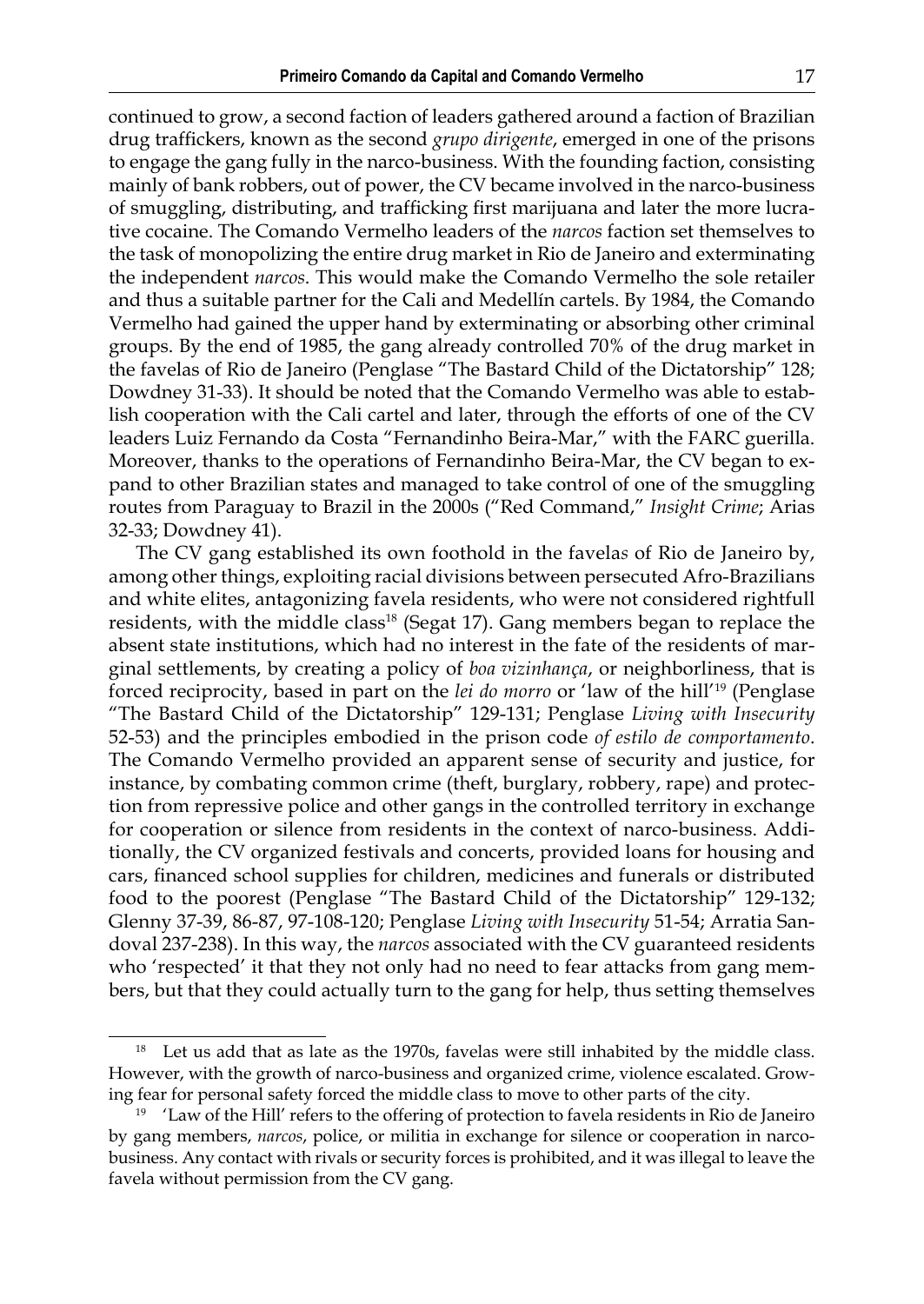apart from the old guard of *narcos* and from the police, who used violence against anyone and provided no support.

This policy applied in the favelas of Rio de Janeiro by the Comando Vermelho allowed it to gain legitimacy and acceptance for its actions from the residents of marginal neighborhoods, attract new members, and ensure the growth of the narcobusiness. Rocinha is a significant example of a favela where the residents have much more confidence in the Comando Vermelho members they know personally than in the prejudiced police officers, from whom they do not know what to expect. Naturally, there will be some people fond of or sympathetic to the CV gang, those who are friendly to the members of the Comando Vermelho, those with a neutral disposition, and those who are hostile to the CV. This level of trust among residents towards members of the Comando Vermelho is due to the services the gang provides: protection and policing (investigation and punishment of crimes such as murder, theft, robbery, rape, etc.), distribution of food, medicines, money to the poorest, paving of roads, repair of sports facilities, funding of local cultural projects, *fiestas funk proibidão*, soccer teams and matches. In return for all this, the residents of the favela Rocinha recognize the authority of the Comando Vermelho, they undertake to help gang members with narco-business (selling drugs, hiding them or weapons in their own homes), guarding order in the favela and remaining silent towards the police or rivals (Sneed,173-182).

The takeover of the favelas was a strategic move on the part of the CV because they had key locations for drug trafficking, including near or in the immediate vicinity of the main routes into the city and good transportation routes to Rio de Janeiro's wealthy neighborhoods. In addition, the favelas did not appear on official city maps, which made them ideal for gangsters to defend themselves against rivals and avoid arrest by the police. To ensure their impunity, the Comando Vermelho corrupted police departments by offering daily, weekly, or monthly bribes in exchange for which the security forces would turn a blind eye to the gang's activities, reduce the level of repression, or inform CV members of planned patrols in the favelas. For example, in 1997, the police received 3,000 reals a day from *narcos* in the favela of Rocinha (Penglase "The Bastard Child of the Dictatorship" 129-132, 136; Segat 17; Glenny 84-85). At the same time, the Comando Vermelho reacted swiftly to the arrests or killings of its members by organizing ambushes on police patrols, attacking public transportation, and forcing local businesses and stores to close.

#### **Disintegration of the Comando Vermelho**

From its inception, the Comando Vermelho did not have a pyramidal structure, which meant that there was no single dominant leader or faction. The gang operated by agreement between individual commanders and *narcos*, which consequently began to generate conflicts between individual leaders and their factions. Already in the mid-1980s, as the gang's income from narco-business grew, a split occurred in the ranks of the Comando Vermelho. Some of the commanders formed a new gang called Terceiro Comando (TC), which began to compete with the Comando Vermelho for dominance in the favelas of Rio de Janeiro. The ruthless fighting between the gangs generated increasing levels of violence in each favela and increased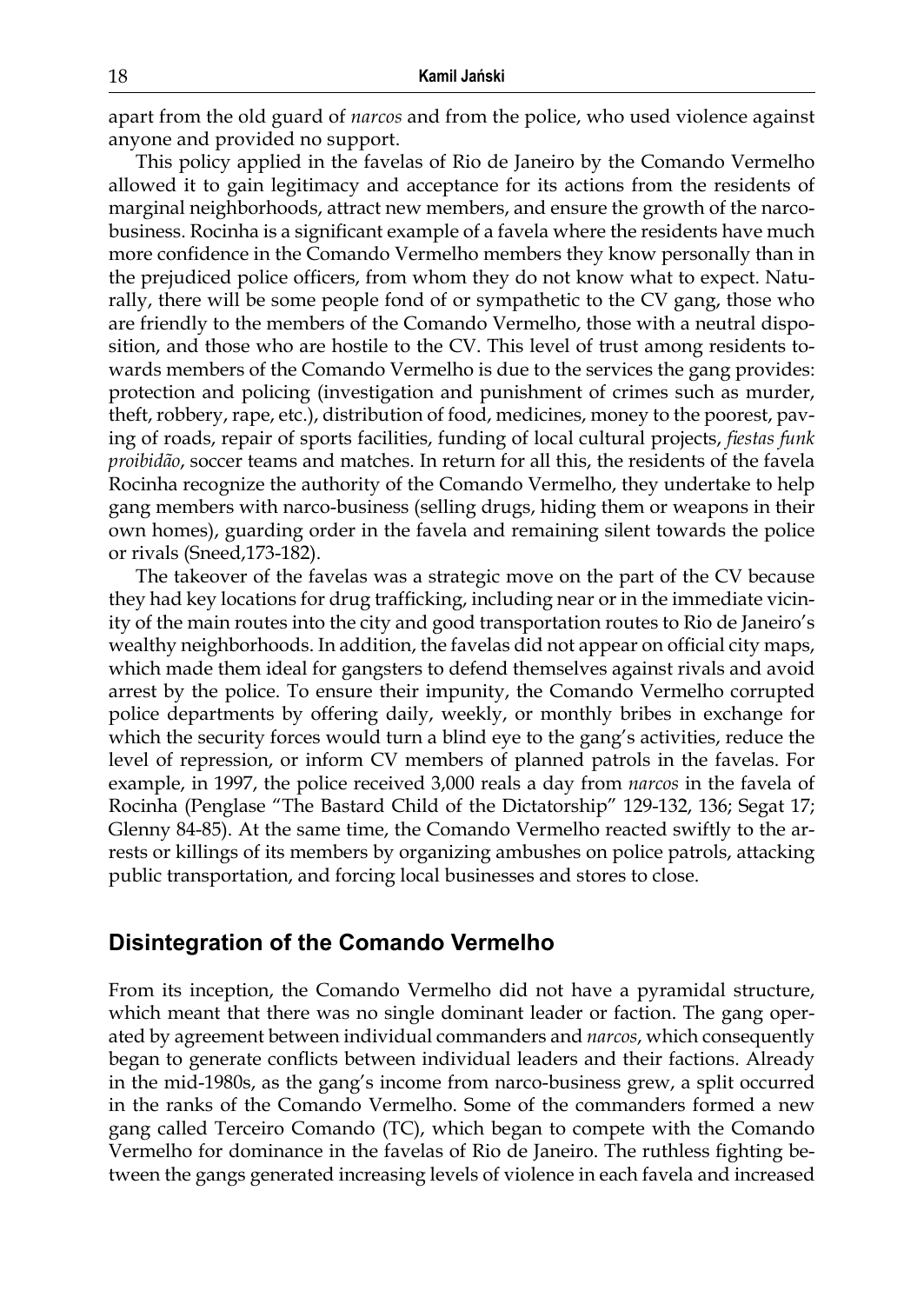militarization of members of both gangs, who, armed with AR-15 rifles, AK-47s, and Uzi submachine guns, were far better armed than local police forces ("Pure Third Command," *Insight Crime*; Rodrigues 241-242; Arratia Sandoval 237; Dowdney 30; Segat 16-17). The 1990s brought further changes for the Comando Vermelho related to conflicts between different factions of the gang and further brutalization of the drug trade in the favelas. In 1994, one of the Comando Vermelho's commanders Ernaldo Pinto de Medeiros 'Ue' murdered another CV leader Orlando da Conceição 'Orlando Jogador,' who controlled Complexo do Alemão (a collection of favelas located in the northern part of Rio de Janeiro), for which he was expelled from the Comando Vermelho.

In 1998, Ue together with another CV gang commander Celso Luis Rodrigues, 'Celsinho da Vila Vintem' formed an alliance with a group of *narcos*, former or current soldiers, police and navy officers to start another gang: Amigos dos Amigos (ADA). The Amigos dos Amigos formed a fragile alliance with Terceiro Comando and declared war on the Comando Vermelho ("Amigos dos Amigos," *Insight Crime*; Glenny 102-104). By the early 2000s, the TC and ADA gang alliance had already begun to generate tension. In 2002, one of the commanders of the Terceiro Comando, Nei da Conceição Cruz 'Facão', who controled the narco-business in a part of the northern zone of Rio de Janeiro called Complexo da Mare, accused a leader of the Amigos dos Amigos Paulo Cesar Silva dos Santos 'Linho' of encroaching on his territory. The lack of understanding on the part of the TC leadership caused Facão to leave the Terceiro Comando and form his own gang, Terceiro Comando Puro, which promptly declared war on Terceiro Comando and Amigos dos Amigos and joined the common struggle for domination of the favelas ("Pure Third Command," *Insight Crime*; Glenny 104).

The police departments including the military police decided to take advantage of the conflict between the various criminal groups and began selling weapons to members of the warring gangs. The security services also began practicing *mineira*, a deliberate detention of people on suspicion of drug trafficking. To avoid arrest, one had to pay a large enough bribe to officers of the military police or other police forces (Penglase "The Bastard Child of the Dictatorship" 136). In addition, death squads in the form of self-proclaimed militias composed of former members of the army, navy, and police also emerged, using terror and violence aimed at gaining maximum control over the drug business in the favelas of Rio de Janeiro. The situation has clearly shown not only the upward spiral of violence, but also the fact that the state is unable to control its own security forces, which pursue their private interests that are not necessarily convergent with those of the state.

#### **Narco-culture**

The development of organized crime in Brazil, as in the case of the drug cartels in Mexico, has led to the emergence of a narco-culture, which is the key element that allows for the legitimization and social acceptance of the very phenomenon of narcobusiness as well as the activities of individual gangs or drug cartels. The rapid expansion and popularity of the narco-culture would not have been possible without the active participation of two important groups. *Sicarios*, who operate within the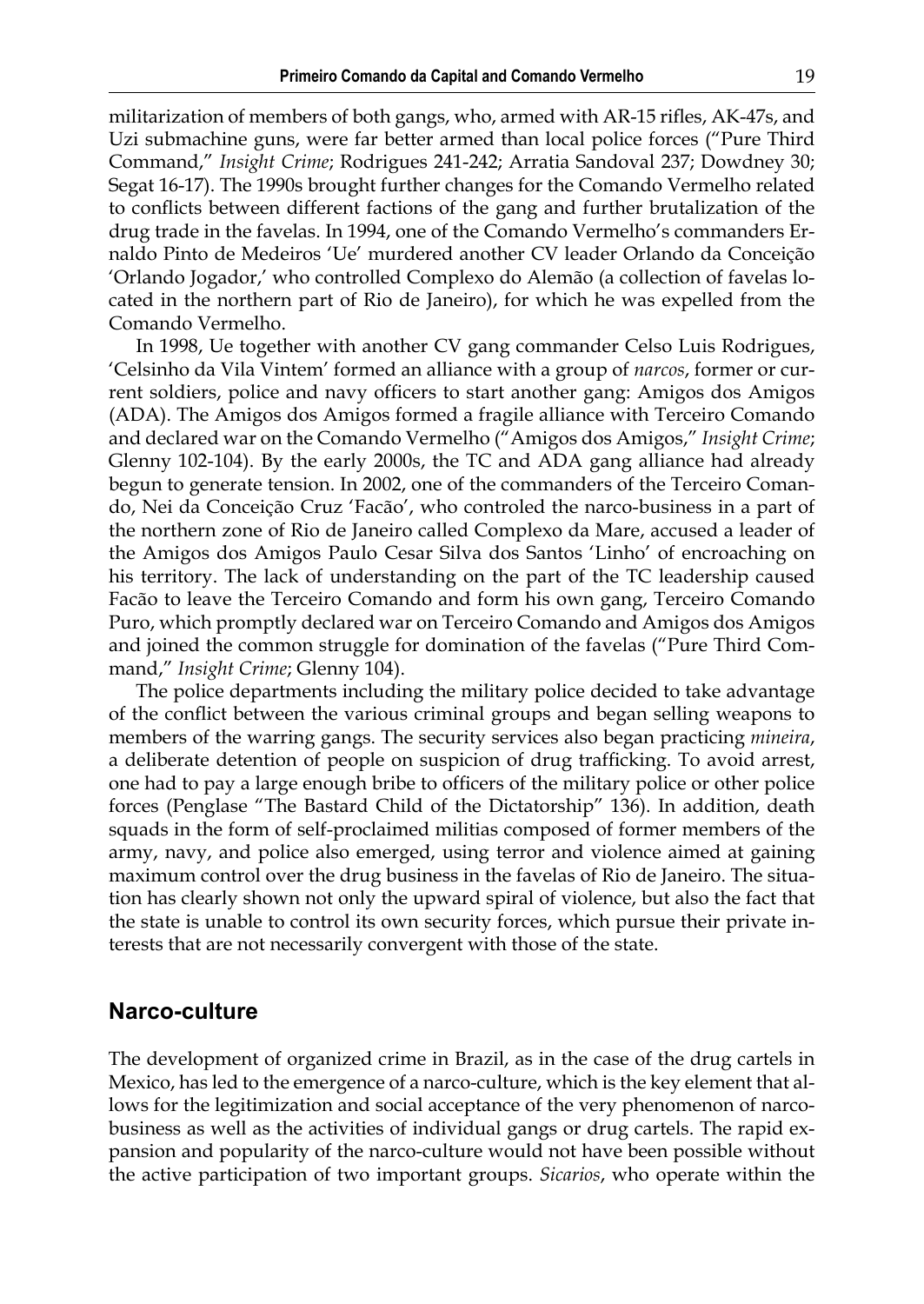drug cartels carrying out the orders of the drug barons, and gang members of the Comando Vermelho and the Primeiro Comando da Capital, among others, constitute the other key group for the expansion of the narco-culture that is actively involved in the narco-business. It should be noted that, like the *sicarios*, they not only become some of the main protagonists of the narco-culture, but also actively create it. Moreover, it allows them to present and popularize tattoos, gestures, and symbols related to their criminal affiliation as well as transmitting information between members of different cells. For example, the PCC uses the following symbols and tattoos: 15.33, PCC, Yin Yang, Scorpion, Carp, figure of death, phrases *morte com fuzil*, or *paz justiça liberdade*. The Comando Vermelho, on the other hand, uses: CV, CVRL, the Tasmanian Devil character as well as the phrase *justiça o liberdade*. In addition, both gangs also use images of the cross, the grave, the figures of the clown, the Joker, Caveira, the Devil, the Speedy Gonzales or the Road Runner (Secretaria da Segurança Pública do Estado da Bahia 20-26, 43-45, 53; Jański 109; TV Record Sorriso).

One should understand that narco-culture permeates almost all spheres of life of the society through the creation of a specific system of values, beliefs, customs, forms of identification, ideological elements, ways of manifestation enriched with cultural segments such as art, dance, rituals, which are incorporated by people into native culture. Interestingly, the norms of this symbolic universe are largely based on the traditional components of mafia cultures originating in the Mediterranean basin, such as courage, loyalty to family and members of the criminal group, protection, revenge, generosity, hospitality, nobility and prestige, and the use of violence to leave mafia structures, to seize power, acquire certain material goods such as cocaine and other drugs, valuables<sup>20</sup> (Drzewiecka 136-137). Narco-culture can also be understood as behavioral patterns, specific lifestyles and forms of coexistence that arise around smuggling activities, which not only define the situation of organized crime within social life, but also permeate the collective social consciousness and create a bridge between the world of smugglers and that of the rest of society<sup>21</sup> (Mondaca Cota and Cuamea Lizárraga 5-6).

Looking at certain elements that make up the Brazilian narco-culture, one can see clear similarities with the Mexican counterpart. It should be noted that narco-culture is a multidimensional phenomenon, and for the purposes of the following considerations, the author refers only to a very narrow section of it, which is narco-music.

Narco-music can be treated as a collection of tracks from any musical genre (e.g., reggae, reggaeton, rap, hip-hop, country, pop, jazz, trap, funk, classical, etc.) whose lyrics and/or music video contain direct, indirect or even only subliminal references to the subject matter of narco-business (e.g., *narcocorridos*), organized crime, drug use, *narco* lifestyle, etc. Therefore, for a work to be classified as narco-music, it must display two key elements:

The emergence of narco-culture is due to the formation of a folk model of narco-business development, which is based on the social involvement of the population in criminal activity and therefore requires the creation of an aura of uniqueness and attractiveness to attract as many interested parties as possible.

<sup>&</sup>lt;sup>21</sup> It is worth adding that such a model of behavior is marked by an intensified 'thirst for power' associated with the relentless pursuit of social prestige and hedonism, and a fatalisticnihilistic view of the world.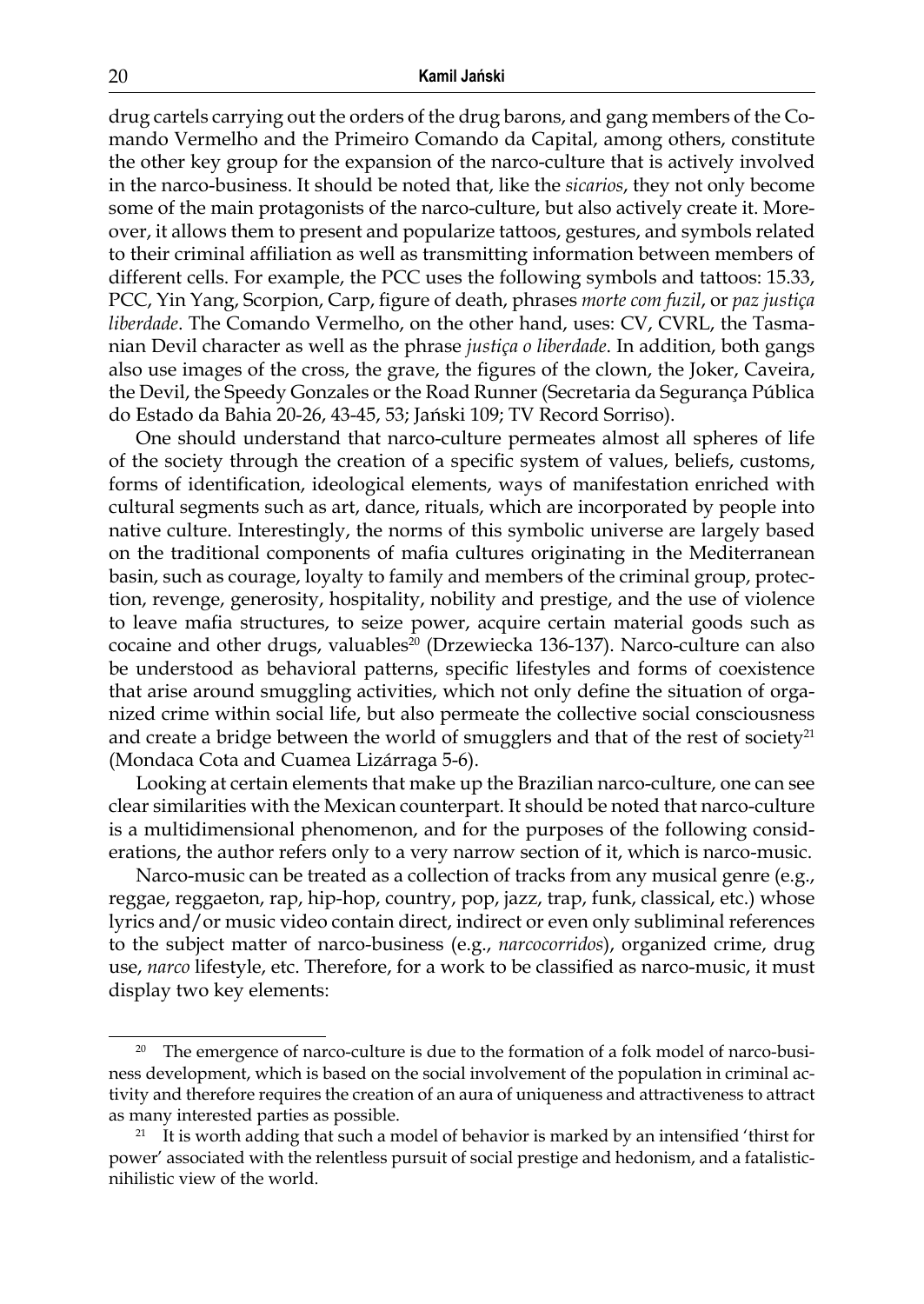- 1. references to organized crime, members of criminal groups (e.g., *sicarios*) and their activities (e.g., elimination of enemies, contraband smuggling, corruption, etc.), gangs, death syndicates, drug barons, drug traffickers, *narco* lifestyle, etc.;
- 2. references to drugs in the context of drug trafficking, production, sale, consumption, promotion, etc.

Additionally, such tracks may include the following segments:

- narco-language (e.g., *cuerno de chivo*, *mota*, *levantón*, *narcomanta*, etc.), street slang, gangster jargon, vulgarities, etc.;
- the presence of weapons in the video (e.g., AK-47s, AR-15s, pistols, shotguns, etc.) and references to them, e.g., in the context of the elimination of enemies, gangster disputes, the inevitability of death, etc., in the lyrics of the song;
- exuding wealth and luxury in the video (e.g., bundles of money, expensive cars, watches, clothes, jewelry, lavish mansions, etc.) or alluding to them in the lyrics of the song;
- appearance of beautiful women, usually scantily clad and erotically charged music video and references in the lyrics (Jański 35-36).

The *narcocorridos<sup>22</sup>* (Mondaca Cota 91) glorify drug barons such as El Chapo, leader of the Sinaloa Cartel, his sons Los Chapitos, Pablo Escobar, soldiers of death syndicates such as El Popeye as well as promoting the lifestyle of *narco*. Their authors present *narcos* dressed in expensive suits, shirts, hats, with inseparable engraved pistols on their belts, having fun with branded alcohol (whisky, brandy) and using cocaine in the company of scantily dressed women. Moreover, the videos show the opulence of the drug barons' lifestyle, including collections of cars, exotic animals (lions), watches, gold necklaces, and the stunning interiors of *narcorecidencias*. In addition, most of the audiovisual material also contains references that emphasize the loyalty of the soldiers of the death syndicates to their narco barons, for whom they are ready to give up their lives. They often carry out the orders of their principals even when these are in prison. *Sicarios* who protect cartel leaders are portrayed as professionals who prevent any ambush or attack against their employers and are able to quickly find traitors within the organization and bring them before the drug baron. The *narcos* in the videos are also portrayed as caring sons and fathers and good-natured local heroes, as can be clearly seen in the videos depicting solemn funeral processions of a deceased *narco*, in which locals mourn the death of the drug baron together with the family of the deceased and the *sicarios* of the criminal organization. As a result, *narcocorridos* not only improve the image of a given drug cartel or its leader, but also legitimize the narco-business in the eyes of society, showing participation in it as a route to prestige, a quick way to wealth or power, and also a guarantee of popularity with women (Jański, 129-131).

<sup>22</sup> *Narcocorrido* is a work of praise, often commissioned by a specific drug baron or crime syndicate, which addresses and glorifies the themes of drug wars, rivalries between drug cartels, the actions of leaders and members of death syndicates, and the production, smuggling, sale and consumption of narcotic substances. The idea is to present specific aspects of the *narco* lifestyle in the most attractive way possible to the population so as to deter potential rivals and enemies, on the one hand, while developing an approval or high tolerance for narco-business in the given community, on the other.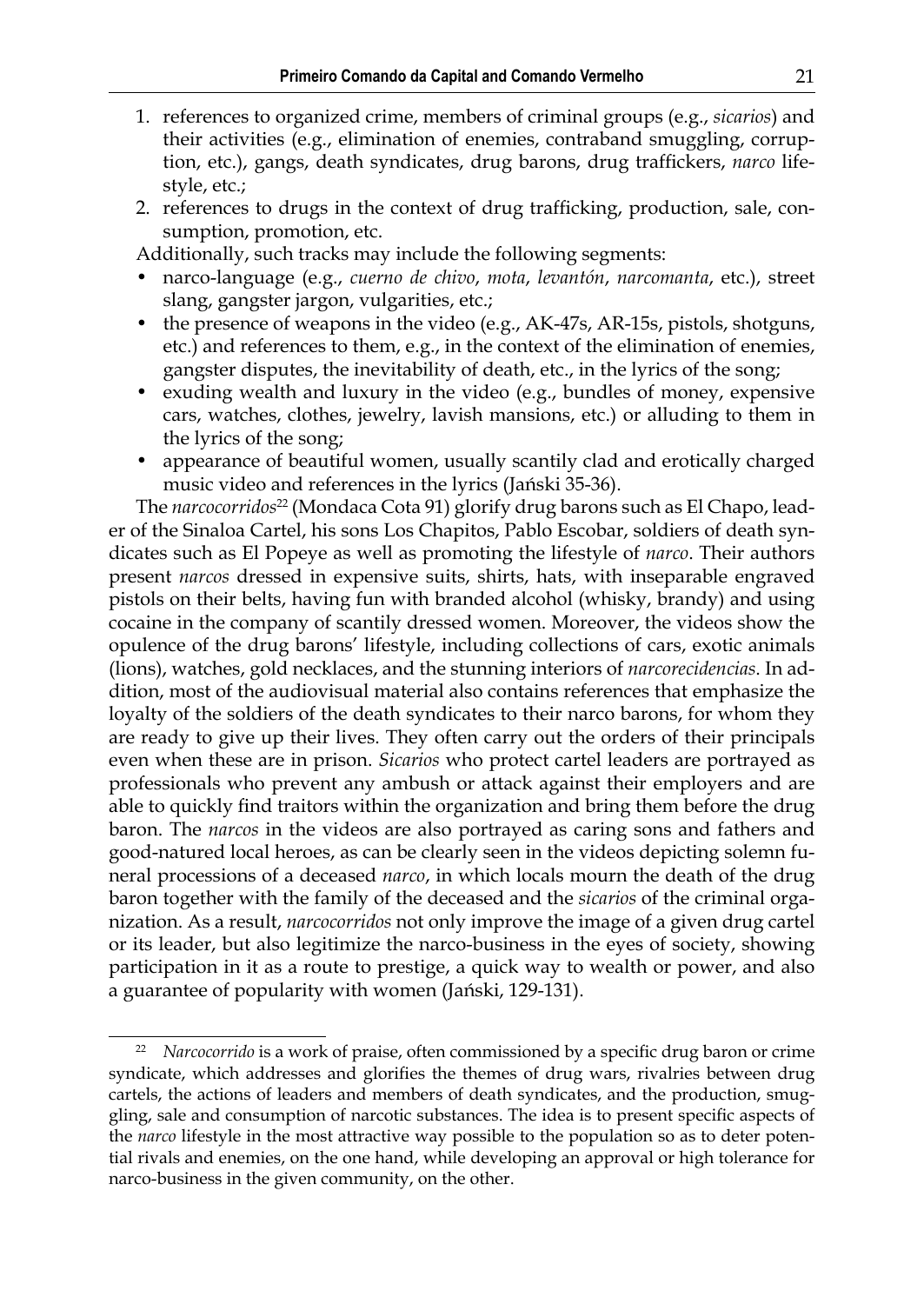The *funk proibidão*<sup>23</sup> (Sneed, 23-25; "Funk proibidão", *Rate Your Music*) is used by PCC and CV gang members for several purposes. First, ties are tightened between favela residents and the PPC or the CV around a common enemy such as the Brazilian government, police officials, local authorities or rivals. The key role of the CV or PCC as brave defenders of the favela and its interests is shown. Second, both the Comando Vermelho and the Primeiro Comando da Capital use the *funk proibidão* to challenge their rivals and emphasize their own superiority, dominance, and power by, among other things, presenting groups of masked gang members armed with bazooka-type weapons, AK-47 rifles, AR-15s, M-19s, pistols, etc., or by verbal references to the use of violence against traitors, emphasizing the loyalty of gang members to their leaders, etc. Third, through paid MC's, gang members as well as their leaders are glorified while the memory of slain PCC and CV members is kept alive; consider, for instance, the praise song in honor of the boss of the favela Rocinha, Bem-Te-Vi, who was killed by the police. In addition, both gangs use the *funk proibidão* to portray themselves as modern-day Robin Hoods concerned about the future of the favela, and so they are worthy of admiration, respect and gratitude from its inhabitants. Moreover, both gangs legitimize their power and increase their support among the favela's inhabitants through their presence at *fiestas funk proibidão*, where they play the dual role of organizers and protectors. The gang members show up in designer clothes, with gold chains, rings and engraved weapons such as machine guns and pistols, accompanied by acquaintances and beautiful scantily clad women. However, this is not an exhibition of wealth on such a scale as Mexican *narcos* do. Additionally, members of the Comando Vermelho or the Primeiro Comando da Capital distribute money, drugs (cocaine, crack, marijuana), alcohol, and nutritious refreshments to the participants of the fiestas (Sneed, 33-38, 109-112, 131-139, 159- 161, 173, 183-189).

When looking at the use of narco-culture by *sicarios* associated with Mexican drug cartels, there are clear parallels to members of Brazilian gangs. This can be seen for instance by analyzing their image and social media activity, which are quite similar in the cases of *sicarios* belonging to Mexican drug cartels (including Los Zetas, Jalisco Nueva Generación, Noreste, Del Golfo, Sinaloa, Los Caballeros Templarios) and members of Brazilian gangs (including the Primeiro Comando da Capital, the Comando Vermelho, the Terceiro Comando Puro, the Amigos dos Amigos). Soldiers of Mexican drug cartels including *sicarios* publish videos and photos through social media showing them in full armament (machine guns, AK-47s, AR-15s, etc.), in bulletproof vests, in tactical outfits resembling those of the special services, the army or the police, against the backdrop of SUVs, armored vehicles (known as narco-tanks) or other vehicles, both during operations of death syndicates and while presenting their military superiority (propaganda videos). Additionally, they publish audiovisual footage of brutal interrogations, torture, and executions of rivals and civilians.

<sup>23</sup> *Funk proibidão* is an underground variety of funk carioca that developed in the 1990s in the favelas of Rio de Janeiro. It refers to violence, crime, sex, drug trafficking, fights between gangs and pacification in favelas, and is primarily associated with promoting the activities of gangs, among others, Comando Vermelho, Primeiro Comando da Capital, Amigos dos Amigos, Terceiro Comando Puro, etc., their leaders and members, or attacking rivals by sponsored funk MCs. It should be noted that the Brazilian government has banned *funk proibidão* from the radio due to its violent or pro-criminal lyrics.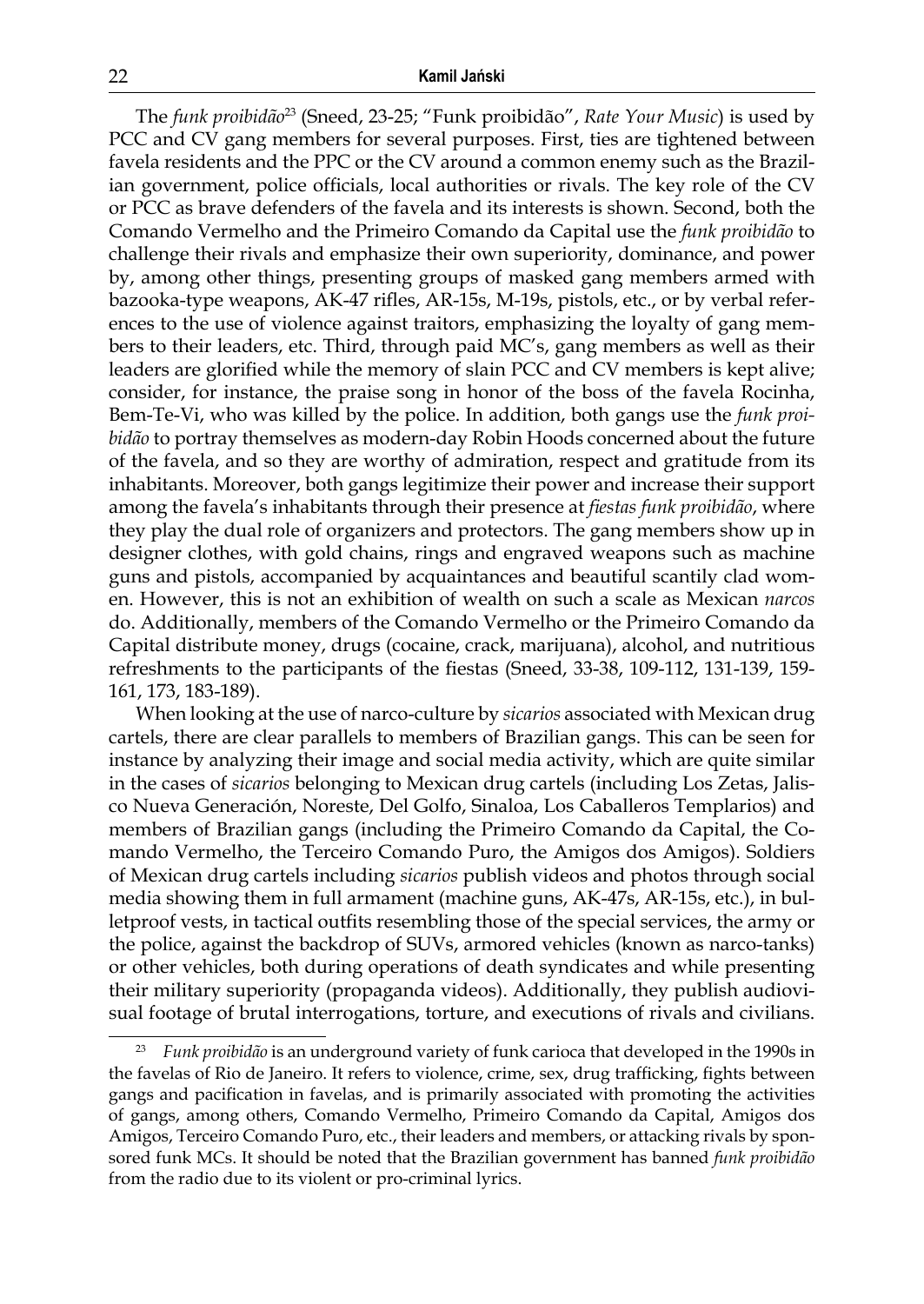Besides, *sicarios* also post videos/reports of *narcofiestas* during which they have fun, perform challenges and dance in full armor, as well as selfies and photographs with other members of the criminal organization, friends, and family. It is worth mentioning that some of them do live broadcasts and answer questions from their viewers (Garcia 97-100; Grayson and Logan 129-130; Jański 116-119).

Similarly, members of Brazilian gangs publish videos and photos showing them performing criminal operations or being armed with pistols, Uzi submachine guns M16 or AR-15 or AK-47 rifles. However, their clothing does not resemble the uniforms of the security and special services. They usually wear baseball caps, T-shirts with their favorite football club, short or long pants, sports shoes, and sometimes bulletproof vests. Occasionally, an audio-visual footage depicts an interrogation or execution of rivals or contains a typically informational footage regarding gang activities. In addition, Brazilians more often appear against the backdrop of a gang-controlled favela, displaying signs and symbols associated with their criminal affiliation. However, they also upload videos/reports where they play, perform challenges and dance in arms, as well as selfies and photographs with other members of the criminal organization, friends, and family. They also post accounts and videos of *fiestas funk proibidão*, which, unlike Mexican *narcofiestas*, are parties open to all favela residents and their friends. They also create profiles, fun pages or groups on social networks dedicated to their criminal organizations, with the aim of integrating and strengthening the sense of identification among the gang members and their immediate environment (Robb Larkins 1-2, 12-13; PIVETE TCP; UNITEL Pando; CL DOS PROIBIDÃO TUDO 2; Oliveira; "Facção Dos Ada," *Facebook*; Maicon Films). In this respect, the activity of PCC, CV, TC, TCP, ADA gang members is no different from the use social media by gangs such as Mara Salvatrucha (MS-13) and La Florencia (Womer and Bunker 82-85; García "The Role of Music in the MS13"; Jański 122-123).

When analyzing narco-culture in Mexico and Brazil, it is also worth looking at the images of Mexican drug barons and Brazilian gang leaders and their social media activity. Drug barons are portrayed in two ways. The first relates strictly to *narcomoda*: sunglasses, facial hair, Texan hat, denim shirt trimmed with silver piping, denim pants tied with a gold belt with a magnificent buckle, snake skin boots, thick gold chains with heavy pendants depicting a marijuana leaf, a bulldog, Christ, Santa Muerte, etc., gold rings with seals, and an engraved gun set with precious stones (Varela Rodriguez 16-19). The second image shows elegant suits, jackets, shirts, coats, and watches. Inherent in both cases are posing with scantily clad beautiful women, with exotic animals (tigers, lions), against a backdrop of *narcoresidecias*, a collection of luxury cars or a private jet.

The social media activity of *narcos*, like that of *sicarios*, largely depends on the strategy adopted by the drug cartel in question. There are often profiles on Instagram, Facebook fun pages, etc. However, it can be assumed that the drug barons of the Sinaloa Cartel, among others, mostly show on social media the opulence with which they live, including their collection of luxury cars such as Rolls-Royce, Bugatti, Ferrari, Lamborghini, Maserati, Pagani, Bentley, Audi, private jets, Rolex, Patek Philippe and Breitling watches, sets of expensive spirits, cigars, diamond- and goldstudded engraved weapons (pistols, rifles), jet skis and ATVs. Moreover, they also share photos of themselves wearing expensive clothes, posing while traveling in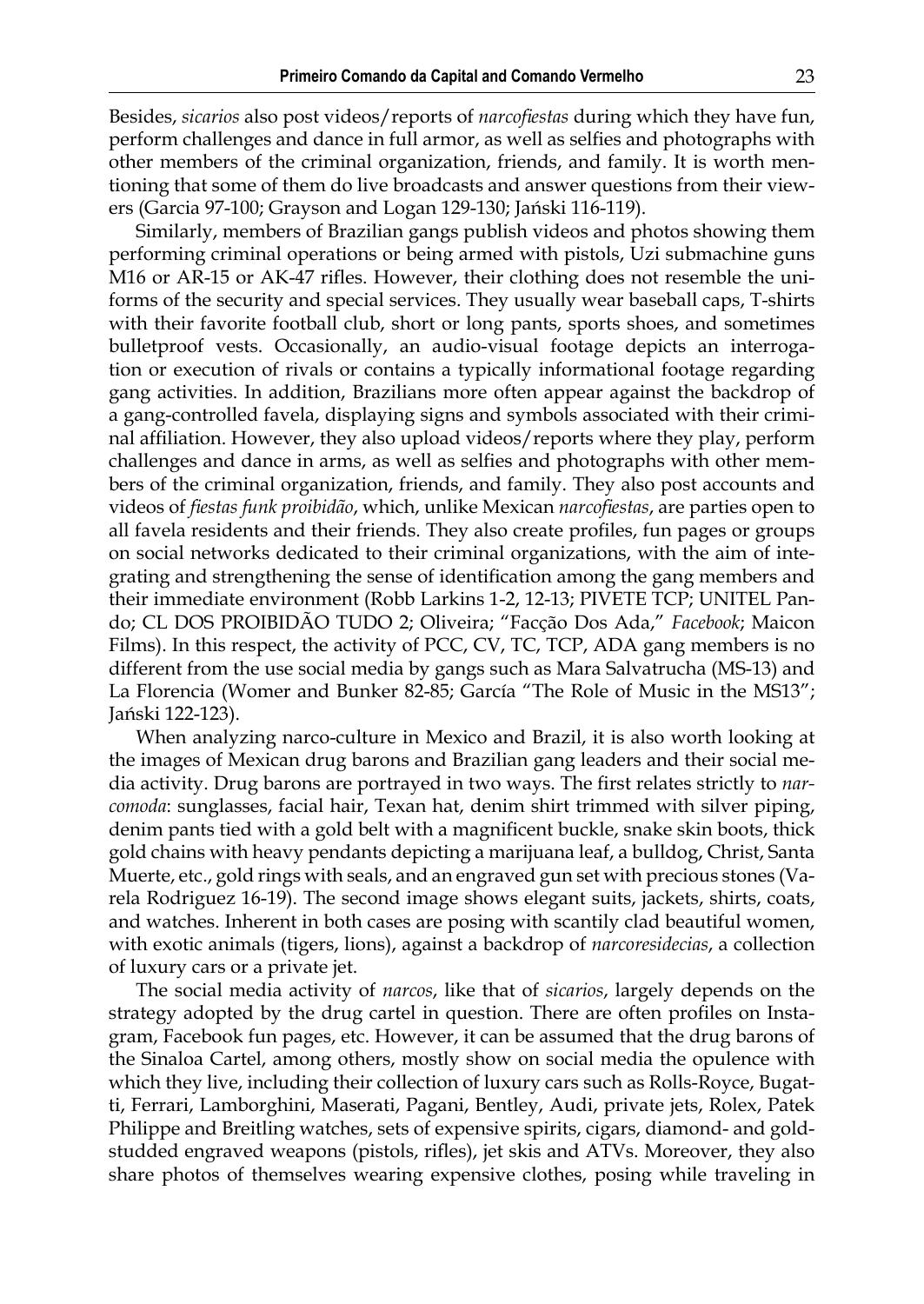a helicopter or an armored convoy, partying on *narcofiesta*, surrounded by tigers, lions, jaguars and beautiful women. In addition, they also post footage of cocaine, marijuana and money from the narco-business, and proudly display their criminal affiliation. Drug barons also use social media to present their thoughts through Twitter, for example, or they give interviews where they speak about narco-business and socio-political issues (Garcia 64-66, 119-122; Jański 120-122).

The image of Brazilian gang leaders is based on displaying their wealth and dominance, but not on as massive a scale as Mexican *narcos*. Gang leaders, called *donos do morro*, are dressed in designer clothes, wear heavy gold chains with pendants with the initials of their nicknames, a collection of rings adorned with precious stones, and gold-plated weapons. Here it is customary to pose with armed members of their own gangs and scantily clad beautiful women against the backdrop of a controlled favela. The social-media activity of the leaders of Brazilian gangs is not very intense, but there are cases of giving interviews to journalists in which they talk about their wealth and the power they have in the favelas they control. One may come across their fun pages or private profiles on Facebook, Instagram or Twitter, but their function is to share thoughts, maintain authority, and remind of the presence of the respective gangs. They seem to serve the function of controlling and simultaneously bonding gang members rather than display wealth (Robb Larkins 36-38; "Fernandinho Beira Mar intellectual," *Facebook*; "Fernandinho Beira-Mar," *Facebook*; "Marcos Willians Herbas Camacho 'Marcola,'" *Facebook*; vulgo\_\_marcola; "Antonio Francisco Bonfim Lopes," *Facebook*; Glenny 110-113, 152-153, 227-229, 231).

#### **Summary**

Restrictive policies and repression by the Brazilian military junta led to a sharp increase in the number of prisoners who became targets of repression and violence by correctional officers. The lack of prison reforms and laws resulted in the formation of the prison gangs: the Primeiro Comando da Capital and the Comando Vermelho, which were the inmates' responses to the inhumane treatment. The initial policy of marginalization of the growth of the PCC and CV gangs and the ill-considered relocation policies of gang members by federal and state authorities proved to be a complete failure. Instead of preventing the expansion of the Primeiro Comando da Capital and the the Comando Vermelho, they only accelerated it and strengthened the position of the two criminal organizations, which gained enough strength to become a threat not only the management of the prisons, but also ordinary citizens, state and federal authorities, among others, by organizing coordinated rebellions based on bombings that were able to temporarily paralyze a city or part of it.

Undoubtedly, the cocaine boom of the 1980s and the associated growth of the narco-business contributed to the development of Brazilian gangs. The growing narco-culture has been used by members and leaders of the Primeiro Comando da Capital and the Comando Vermelho not only to glorify the actions of their criminal groups, transmit encrypted information or show their superiority, dominance, and strength over their rivals, but also to emphasize the close ties between favela residents and members of the PCC or CV. This comradeship is built around the notion of a common enemy: a rival gang, police officers, government and local authorities.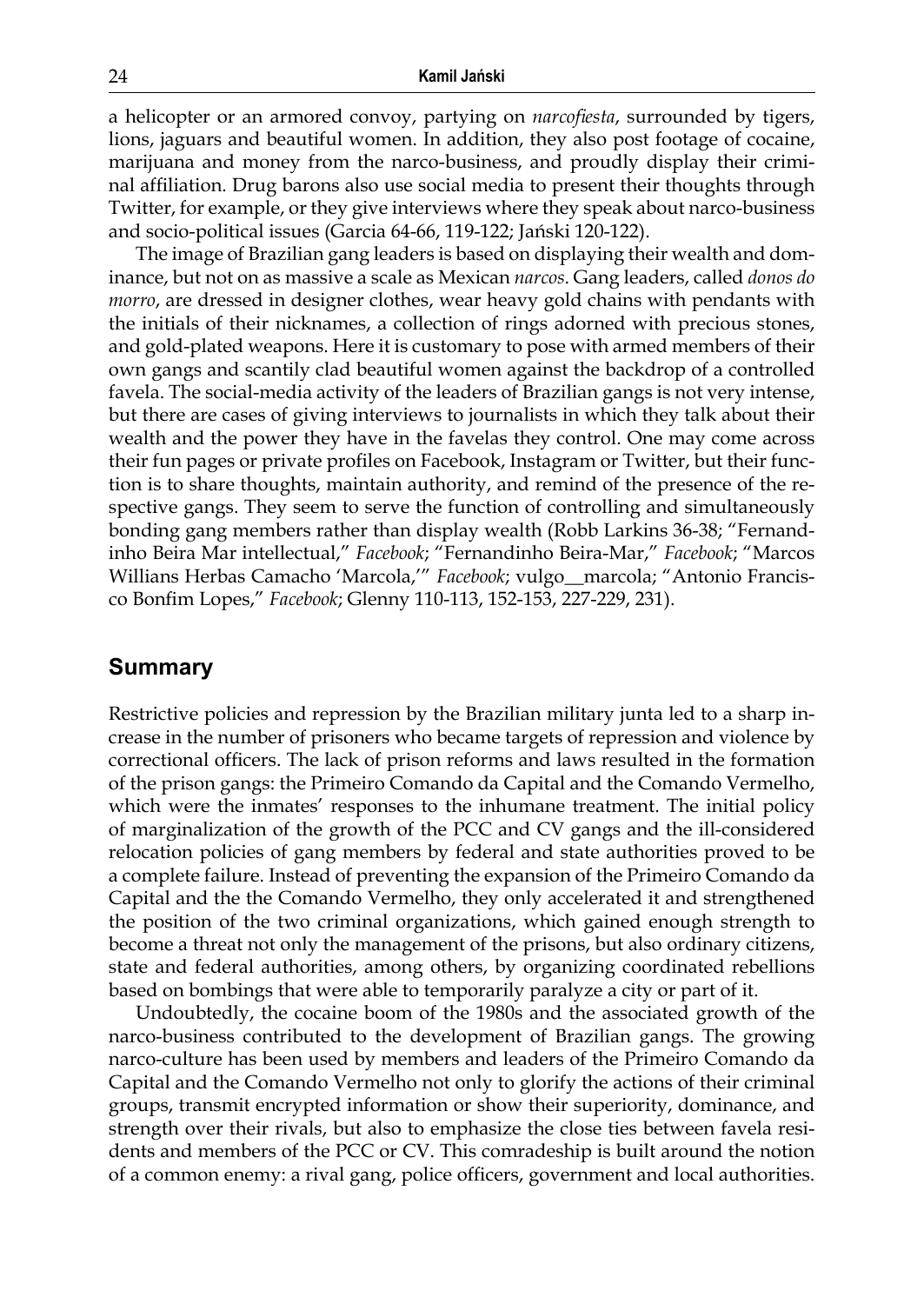The organization and active participation in *fiestas funk proibidão* by members and leaders of the Primeiro Comando da Capital and the Comando Vermelho further reinforces their power and legitimizes their support in the eyes of favela residents. Additionally, PCC and CV use such festive events to promote drug consumption, thereby increasing social tolerance for the drug business.

## **References**

- "Amigos dos Amigos", *Insight Crime*, July 30, 2018, [https://insightcrime.org/brazil-organized](https://insightcrime.org/brazil-organized-crime-news/amigos-dos-amigos/)[crime-news/amigos-dos-amigos/.](https://insightcrime.org/brazil-organized-crime-news/amigos-dos-amigos/)
- "Antonio Francisco Bonfim Lopes", *Facebook*, https://www.facebook.com/antoniofrancisco. bonfimlopes.
- Arias, Enrique Desmond. *Drugs and Democracy in Rio de Janeiro: Trafficking, Social Networks, and Public Security*. Chapel Hill: The University of North Carolina Press, 2006.
- Arratia Sandoval, Esteban. "Beyond Pacification: Competition State-Making in Rio's Favelas". *Revista de Relaciones Internacionales, Estrategia y Seguridad*, vol. 12, no. 2, 2017, pp. 231-265.
- Bailey, John, and Matthew M. Taylor. "Evade, Corrupt, or Confront? Organized Crime and the State in Brazil and Mexico". *Journal of Politics in Latin America*, vol. 1, no. 2, 2009, pp. 3-29, [https://doi.org/10.1177%2F1866802X0900100201.](https://doi.org/10.1177%2F1866802X0900100201)
- Biderman, Ciro, et al. "*Pax Monopolista* and Crime: The Case of the Emergence of the *Primeiro Comando da Capital in São Paulo*". *Journal of Quantitative Criminology*, no. 35, 2019, pp. 573- 605, [https://doi.org/10.1007/s10940-018-9393-x.](https://doi.org/10.1007/s10940-018-9393-x)
- Biondi, Karina. *Sharing This Walk: An Ethnography of Prison Life and the PCC in Brazil*. Translated by John F. Collins, Chapel Hill: University of North Carolina Press, 2016, [https://](https://doi.org/10.5149/northcarolina/9781469623405.001.0001) [doi.org/10.5149/northcarolina/9781469623405.001.0001.](https://doi.org/10.5149/northcarolina/9781469623405.001.0001)
- Cl dos proibidão tudo 2. "Funk proibidão do comando Vermelho CV". *YouTube*. October 16, 2020, [https://www.youtube.com/watch?v=ck4xxUJHxyc.](https://www.youtube.com/watch?v=ck4xxUJHxyc)
- Coutinho, Leonardo. "The Evolution of the Most Lethal Criminal Organization in Brazil the PCC". *PRISM*, vol. 8, no. 1, 2019, pp. 56-67.
- Darke, Sacha. *Conviviality and Survival: Co-Producing Brazilian Prison Order*. London: Palgrave Macmillan, 2018,<https://doi.org/10.1007/978-3-319-92210-2>.
- Dowdney, Luke. *Children of the Drug Trade*: *A Case Study of Children in Organized Armed Violence in Rio de Janeiro*. Rio de Janeiro: 7 Letras, 2003.
- Drzewiecka, Urszula. "Narkokultura w życiu społecznym Meksyku". *Transformacje w Ameryce Łacińskiej*, edited by Adam Walaszek and Aleksandra Giera, Kraków: Księgarnia Akademicka, 2010, pp. 133-145.
- "Facção Dos Ada", *Facebook*, https://www.facebook.com/faccaodos.adapjl.
- "Fernandinho Beira-Mar", *Facebook*, https://www.facebook.com/fernandinhobeiramarnoticias.
- "Fernandinho Beira Mar intelectual", *Facebook*, https://www.facebook.com/Fernandinho-Beira-Mar-intelectual-102861664756960/.
- Flanigan, Shawn T. "Motivations and Implications of Community Service Provision by La Familia Michoacána / Knights Templar and other Mexican Drug Cartels". *Journal of Strategic Security*, vol. 7, no. 3, 2014, pp. 63-83, [https://doi.org/10.5038/1944-0472.7.3.4.](https://doi.org/10.5038/1944-0472.7.3.4)
- Freire, Danilo. *Entering the Underworld: Prison Gang Recruitment in São Paulo's Primeiro Comando da Capital*, Graduate Institute of International and Development Studies, Master Thesis, 2014.
- "Funk proibidão", *Rate Your Music*, https://rateyourmusic.com/genre/funk-proibidao/.
- García, Carlos. "The Role of Music in the MS13". *Insight Crime*, April 17, 2018, https://insight crime.org/news/analysis/role-music-ms13/.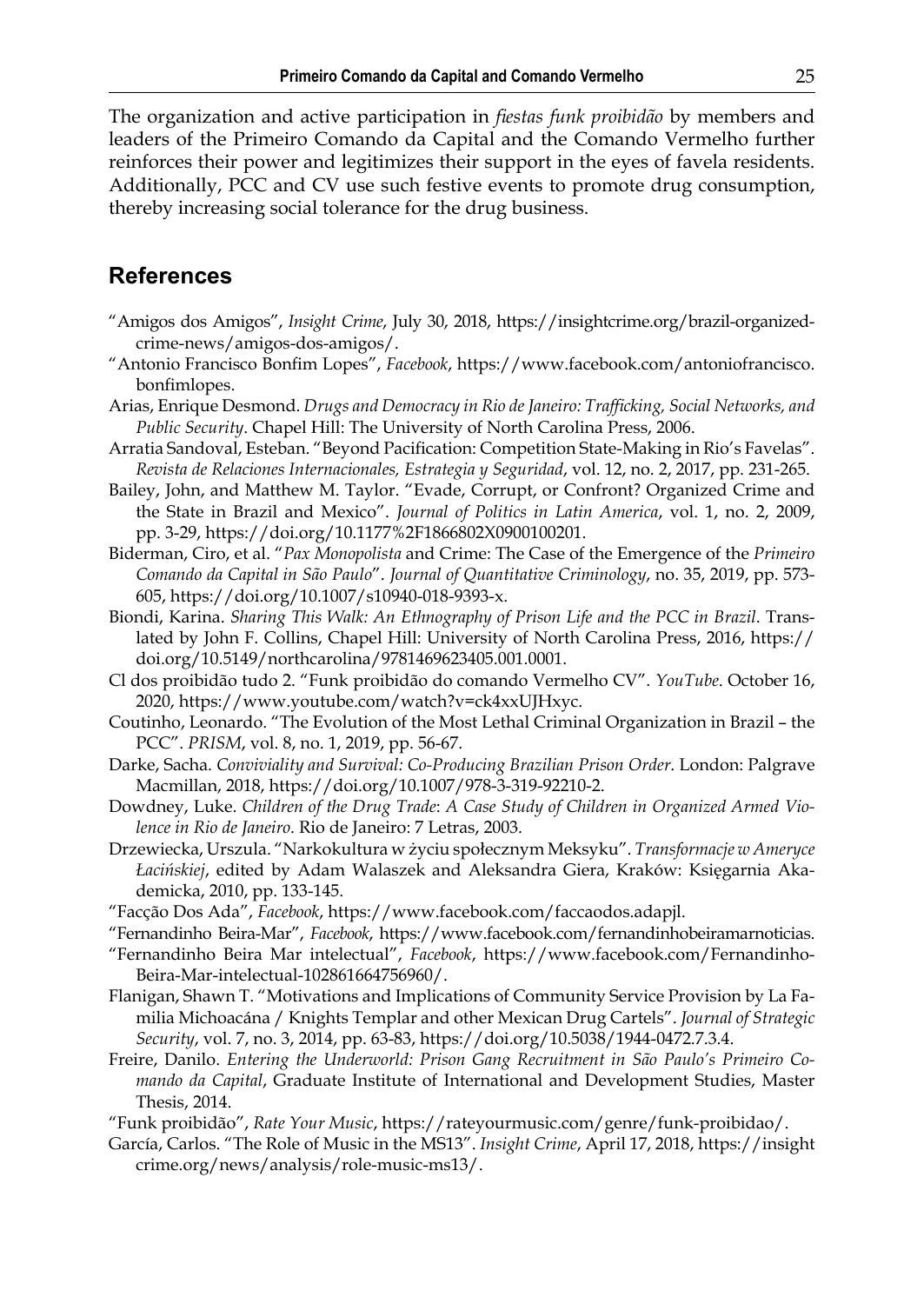- Garcia, Nilda M. *Mexico's Drug War and Criminal Networks: The Dark Side of Social Media*. New York: Routledge, Taylor and Francis, 2020, [https://doi.org/10.4324/9780429320309.](https://doi.org/10.4324/9780429320309)
- Glenny, Misha. *Nemezis. O człowieku z faweli i bitwie o Rio*. Translated by Rafał Lisowski, Wołowiec: Czarne, 2016.
- Grayson, George W., and Samuel Logan. *The Executioner's Men: Los Zetas, Rogue Soldiers, Criminal Entrepreneurs, and the Shadow State They Created*. New Jersey: Transaction Publishers, 2012.
- Hernandez, Harry A. *Narco-Lingo-Slang Translator (Spanish/English) Quick Reference Guide: Narco-Slang*. CreateSpace Independent Publishing Platform (Amazon), 2013.
- Insight Crime and American University's Center for Latin American & Latino Studies. *The Rise of the PCC: How South America's Most Powerful Prison Gang is Spreading in Brazil and Beyond*. Washington DC: CLALS working paper series no. 30, December 2020, [https://](https://doi.org/10.2139/ssrn.3747122) [doi.org/10.2139/ssrn.3747122.](https://doi.org/10.2139/ssrn.3747122)
- Jański, Kamil. *Wielowymiarowość narkokultury oraz jej wpływ społeczno-polityczny w Ameryce Łacińskiej*, Jagiellonian University, Master Thesis, 2021.
- Lessing, Benjamin. *Inside Out: The Challenge of Prison-Based Criminal Organizations*, part of the Brookings seminar, "Reconstituting Local Orders". Washington DC: Brooking Institution Press, 2016, https://www.brookings.edu/research/inside-out-the-challenge-ofprison-based-criminal-organizations/.
- Maicon Films. "Mc Ogait Primeiro comando (Videoclip Oficial)", *YouTube*, July 12, 2019, https://www.youtube.com/watch?v=GYj-NmJQSo8.
- "Marcos Willians Herbas Camacho 'Marcola'", *Facebook*, https://www.facebook.com/ marcolapcc.
- Mondaca Cota, Anajilda, and Gloria Magdalena Cuamea Lizárraga. "De las formas objectivadas y subjetivadas de la narcocultura y las microproducciones: los narcocorridos en YouTube". *5o Congreso Internacional de Sociología. Espacios Contestatorios*, September 25-28, 2012, Ensenada Baja California, Universidad Autónoma de Baja California.
- Mondaca Cota, Anajilda. *Narcocorridos, ciudad y vida cotidiana: espacios de expresión de la narcocultura en Culiacán, Sinaloa, México*, ITESO Universidad Jesuita de Guadalajara, PhD dissertation, 2012.
- Oliveira, Vanessa. "Facção rival executa membro do PCC com mais de 15 tiros na cabeça; imagens fortíssimas", *CM Brasil*, August 17, 2020, https://portalcm7.com/noticias/ policia/faccao-rival-executa-membro-do-pcc-com-mais-de-15-tiros-na-cabeca-imagensfortissimas/.
- Penglase, Ben. *Living with Insecurity in a Brazilian Favela: Urban Violence and Daily Life*. New Brunswick, New Jersey and London: Rutgers University Press, 2014, [https://doi.](https://doi.org/10.36019/9780813565453) [org/10.36019/9780813565453](https://doi.org/10.36019/9780813565453).
- Penglase, Ben. "The Bastard Child of the Dictatorship: The Comando Vermelho and the Birth of 'Narco-Culture' in Rio de Janeiro". *Luso-Brazilian Review*, vol. 45, no. 1, 2008, pp. 118- 145, <https://doi.org/10.1353/lbr.0.0001>.
- Pivete TCP. "Trap Trafic Terceiro Comando Puro [DJ'S Pelima & amp; Pivete TCP] 2020", *You-Tube*, April 12, 2020, www.youtube.com/watch?v=mguTCT98Ow8.
- "Pure Third Command", *Insight Crime*, April 26, 2018, https://insightcrime.org/brazilorganized-crime-news/pure-third-command/.
- "Red Command", *Insight Crime*, April 2, 2013, https://insightcrime.org/brazil-organizedcrime-news/red-command-profile/.
- Robb Larkins, Erika. *The Spectacular Favela: Violence in Modern Brazil*. Oakland: University of California Press, 2015.
- Rodrigues, Thiago. "Drug-trafficking and Security in Contemporary Brazil", edited by Felix Dane, *XII Forte de Copacabana International Security Conference a European-South American Dialogue: World Politics of Security*, Rio de Janeiro: Konrad-Adenauer-Stiftung, 2015, pp. 234-250.